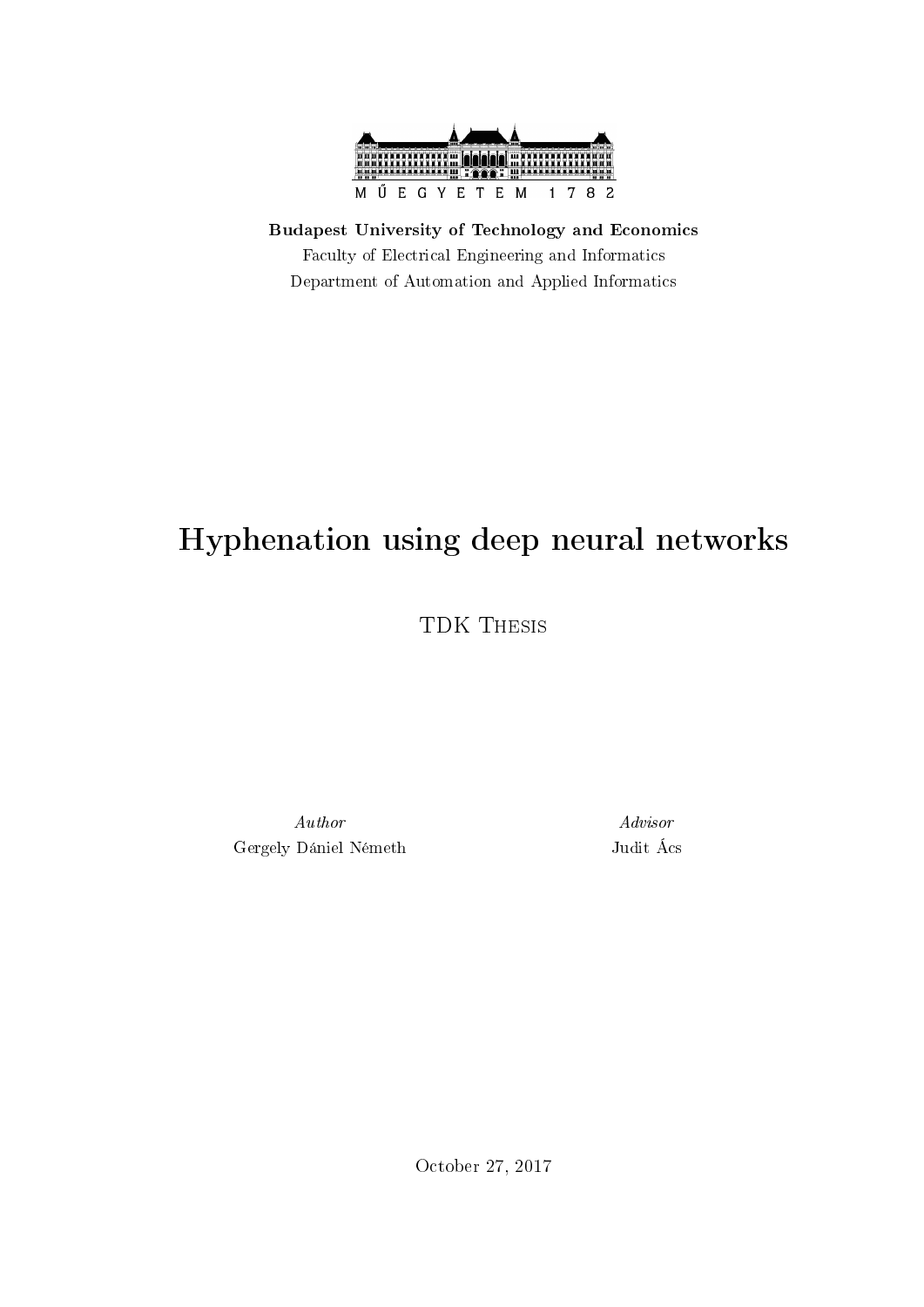# **Contents**

|                | Kivonat  |                                                                                                                                                                                                                                         | 4  |
|----------------|----------|-----------------------------------------------------------------------------------------------------------------------------------------------------------------------------------------------------------------------------------------|----|
|                | Abstract |                                                                                                                                                                                                                                         | 5  |
|                |          | Introduction                                                                                                                                                                                                                            | 6  |
| $\mathbf{1}$   |          | <b>Hyphenation algorithms</b>                                                                                                                                                                                                           | 7  |
|                | 1.1      |                                                                                                                                                                                                                                         | 7  |
|                |          | 1.1.1                                                                                                                                                                                                                                   | 8  |
|                | 1.2      |                                                                                                                                                                                                                                         | 9  |
|                |          | 1.2.1                                                                                                                                                                                                                                   | 9  |
|                |          | 1.2.2                                                                                                                                                                                                                                   | 10 |
| $\overline{2}$ |          | Neural networks                                                                                                                                                                                                                         | 11 |
|                | 2.1      |                                                                                                                                                                                                                                         | 11 |
|                | 2.2      | Convolutional neural network entertainment is a series of the series of the series of the series of the series of the series of the series of the series of the series of the series of the series of the series of the series          | 12 |
|                | 2.3      | Recurrent neural network entertainment is a series of the series of the series of the series of the series of the series of the series of the series of the series of the series of the series of the series of the series of           | 12 |
|                |          | Long short-term memory resources and containing the state of the state of the state of the state of the state of the state of the state of the state of the state of the state of the state of the state of the state of the s<br>2.3.1 | 13 |
|                | 2.4      |                                                                                                                                                                                                                                         | 14 |
|                | 2.5      |                                                                                                                                                                                                                                         | 14 |
|                |          | Data preprocessing                                                                                                                                                                                                                      | 15 |
|                | 3.1      |                                                                                                                                                                                                                                         | 15 |
|                | 3.2      |                                                                                                                                                                                                                                         | 15 |
|                | 33       |                                                                                                                                                                                                                                         | 16 |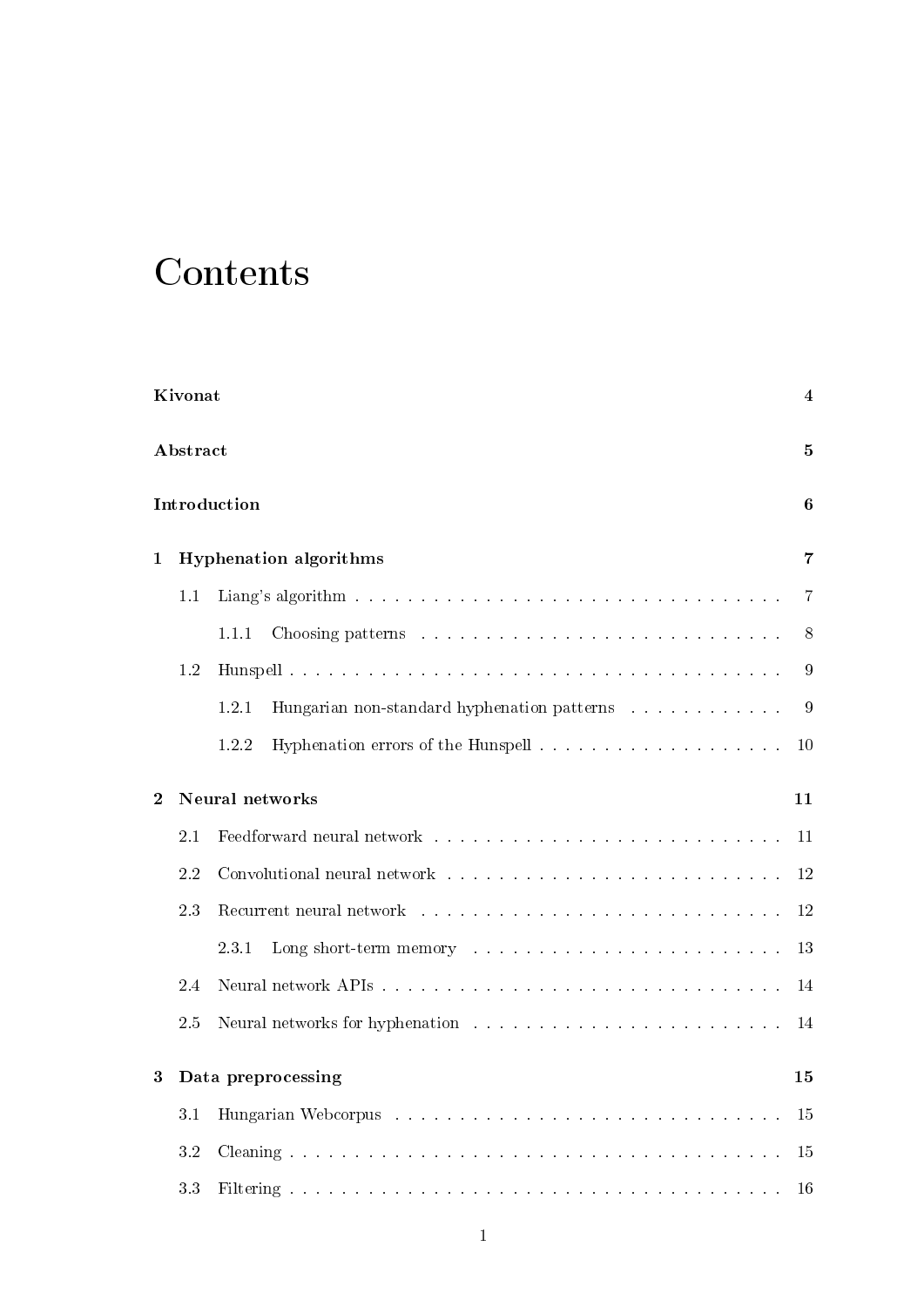|                |         | Non-standard hyphenation with character addition 16<br>3.3.1                                                                                                                                                                                    |
|----------------|---------|-------------------------------------------------------------------------------------------------------------------------------------------------------------------------------------------------------------------------------------------------|
|                |         | 16<br>332                                                                                                                                                                                                                                       |
|                | 3.4     | Long word cut and padding with a subsequently and containing the set of the set of the set of the set of the set of the set of the set of the set of the set of the set of the set of the set of the set of the set of the set<br><sup>17</sup> |
| $\overline{4}$ |         | Machine Learning based Hungarian hyphenation algorithms<br>18                                                                                                                                                                                   |
|                | 4.1     | 18                                                                                                                                                                                                                                              |
|                | 4.2     | Feedforward neural network with a substitution of the state of the state of the state of the state of the state of the state of the state of the state of the state of the state of the state of the state of the state of the<br>19            |
|                |         | 19<br>4.2.1                                                                                                                                                                                                                                     |
|                |         | 21<br>4.2.2                                                                                                                                                                                                                                     |
|                | 4.3     | 21                                                                                                                                                                                                                                              |
|                |         | Original method and a subsequently and a subsequently contact the contact of the contact of the contact of the<br>22<br>4.3.1                                                                                                                   |
|                |         | 22<br>4.3.2                                                                                                                                                                                                                                     |
|                |         | 22<br>433<br>Unique characters in the contract of the contract of the contract of the contract of the contract of the contract of the contract of the contract of the contract of the contract of the contract of the contract of the contr     |
|                |         | Conclusion and a series are a series and a series are a series and a series of the series of the series of the<br>23<br>4.3.4                                                                                                                   |
|                | 4.4     | Convolutional neural network with a subsequently and a subsequently convolutional neural network with a subsequently convolutional neural neural neural neural neural neural neural neural neural neural neural neural neural<br>23             |
|                |         | 23<br>4.4.1                                                                                                                                                                                                                                     |
|                |         | 23<br>4.4.2                                                                                                                                                                                                                                     |
|                | 4.5     | 23                                                                                                                                                                                                                                              |
| 5              | Results | 26                                                                                                                                                                                                                                              |
|                | 5.1     | 26<br>Evaluation values in the contract of the contract of the contract of the contract of the contract of the contract of the contract of the contract of the contract of the contract of the contract of the contract of the contr            |
|                | 5.2     | Feedforward neural network with a substitution of the set of the set of the set of the set of the set of the set of the set of the set of the set of the set of the set of the set of the set of the set of the set of the set<br>26            |
|                | 53      | Convolutional neural network entering the series of the series of the series of the series of the series of the series of the series of the series of the series of the series of the series of the series of the series of th<br>28            |
|                | 5.4     | 28                                                                                                                                                                                                                                              |
|                | 5.5     | 28                                                                                                                                                                                                                                              |
| 6              |         | Evaluation<br>30                                                                                                                                                                                                                                |
|                | 6.1     | 30                                                                                                                                                                                                                                              |
|                | 6.2     | Model performance research research research research in the set of the Model of the set of the set of the set of the set of the set of the set of the set of the set of the set of the set of the set of the set of the set o<br>31            |
|                | 6.3     | 33<br>Further research                                                                                                                                                                                                                          |
|                |         | 33<br>6.3.1<br>Multilingual hyphenation algorithm.                                                                                                                                                                                              |
|                |         | 6.3.2<br>Non-standard hyphenation<br>33                                                                                                                                                                                                         |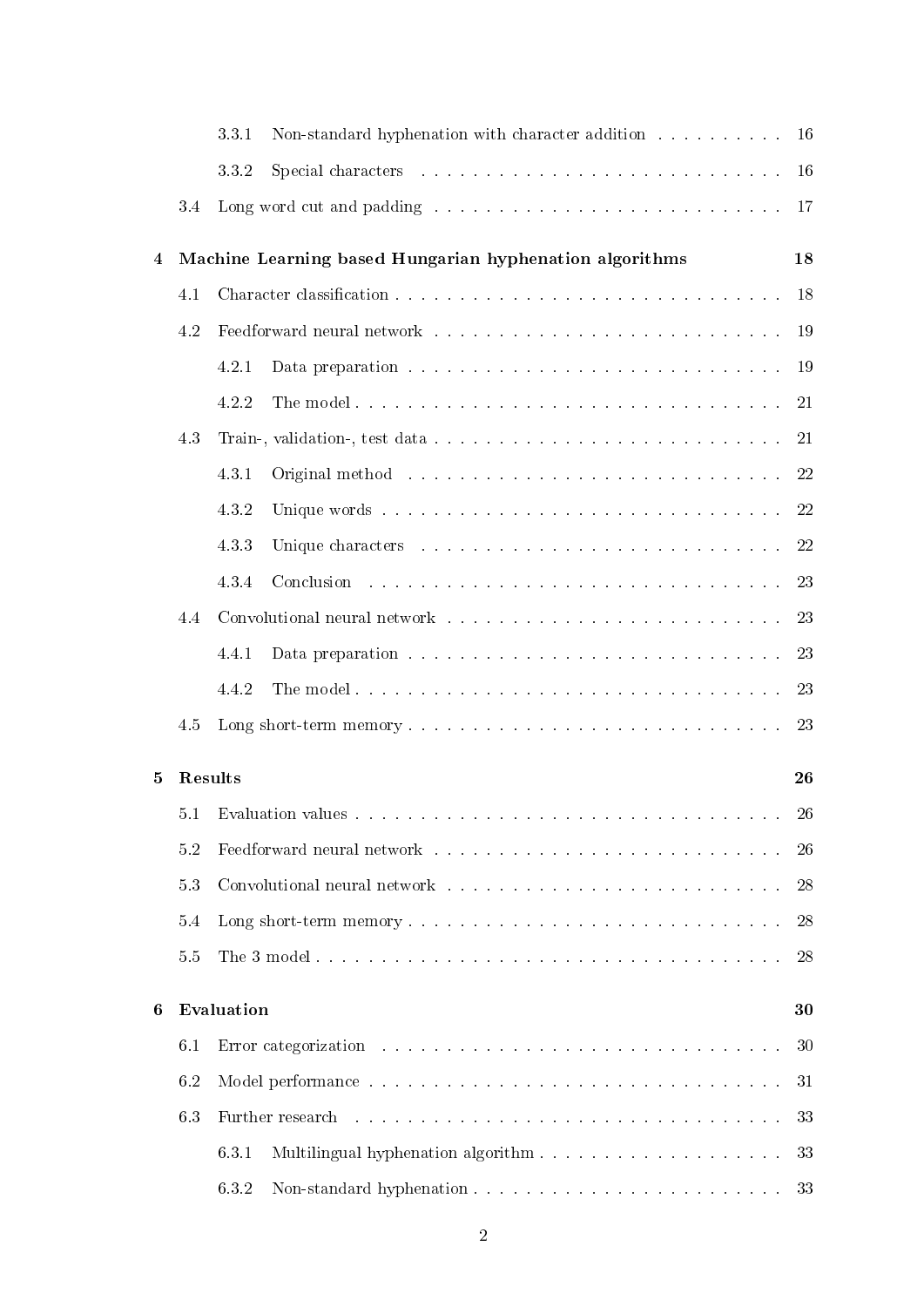| Conclusion      | 34 |
|-----------------|----|
| List of figures | 35 |
| List of tables  | 36 |
| Bibliography    | 38 |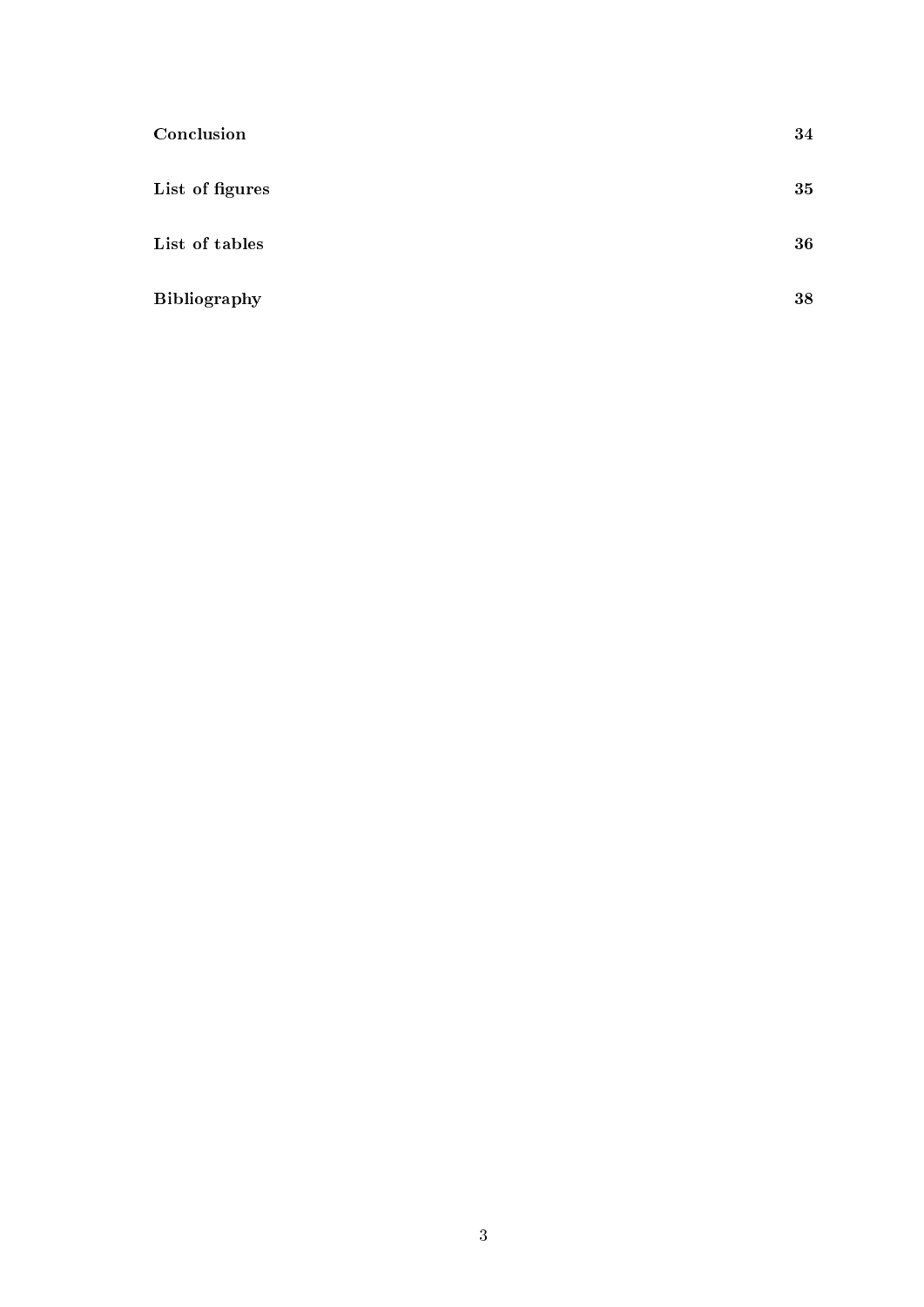## <span id="page-4-0"></span>Kivonat

A szótagoló algoritmusok az elválasztás feladatának számítógépes megoldásai és legtöbbet dokumentumok tördelésekor használják, azonban a szavak elválasztásának hatása van a költészetben vagy akár a szövegfelolvasó, szövegfelismerő alkalmazások fejlesztésében is.

A mélytanulásos módszerek előretörésével megnőtt az igény a nyelvtechnológiai problémák gépi tanulás alapú megoldására is. Az online elérhető corpus adatbázisok mennyisége elősegíti, hogy a módszereket kipróbálhassuk olyan problémákon is, mint a szótagolás.

Az itt következ® dolgozatban a szerz® egy új fajta szótagoló algoritmust ismertet. A jelenleg használt szótagoló algoritmusok rövid ismertetője és három nyelvtechnológiában elterjedt neuráls háló bemutatása után rátér ezek alkalmazására a szótagolás terén.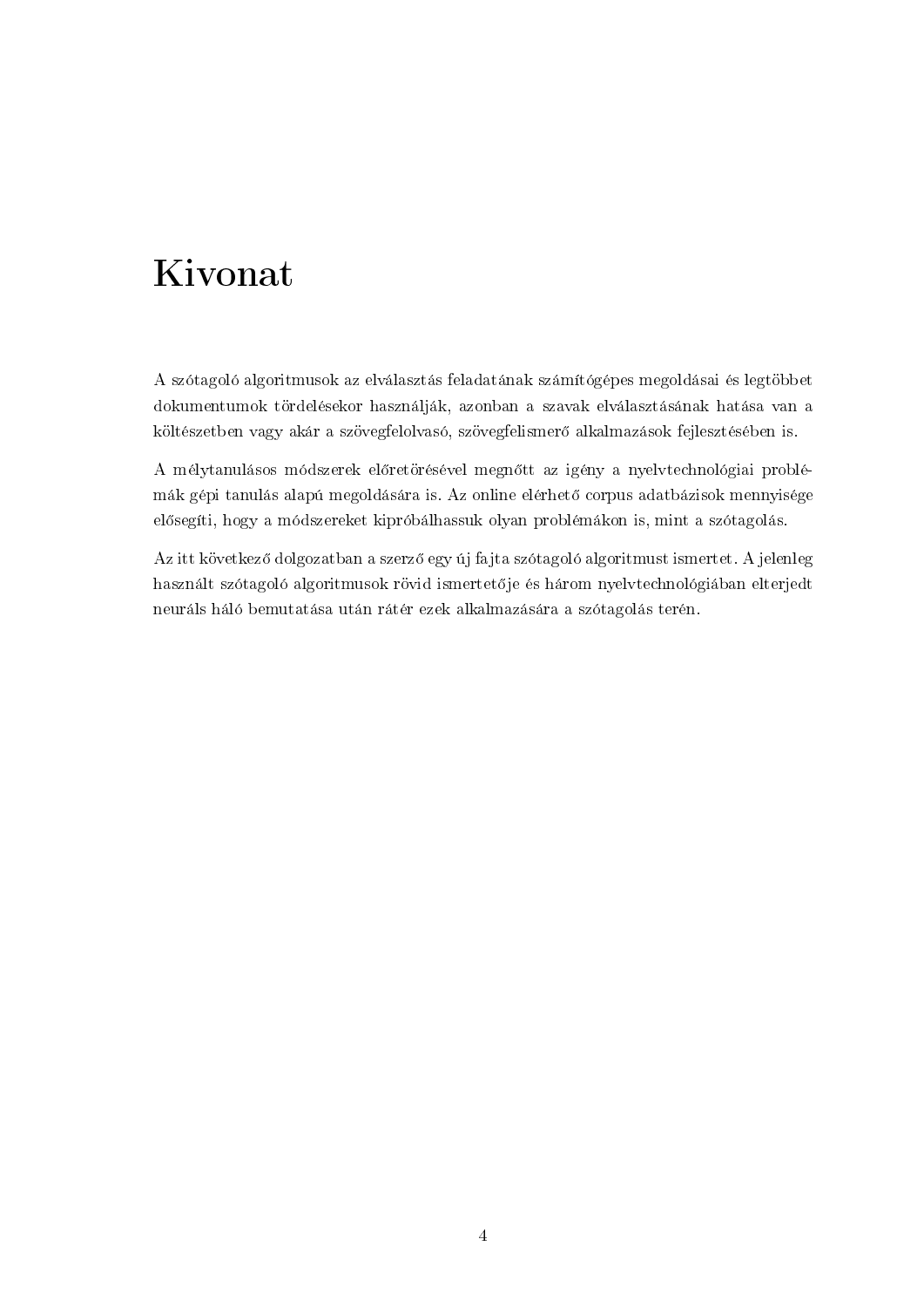## <span id="page-5-0"></span>Abstract

Hyphenation algorithms are the computer based ways of syllabification and mostly used in typesetting, formatting documents but the hyphenation of words affects the poetry as well as text-to-speech and speech recognition algorithms.

The rise of the deep learning paradigms increased the demand for solving natural language processing problems by machine learning. The amount of online available corpora facilitates the use of these paradigms in problems like hyphenation.

In the following thesis, the author shows a new hyphenation algorithm. After a short summary of the currently used algorithms, the study describes three neural networks used in Natural Language Processing and shows a way of their application in the field of hyphenation.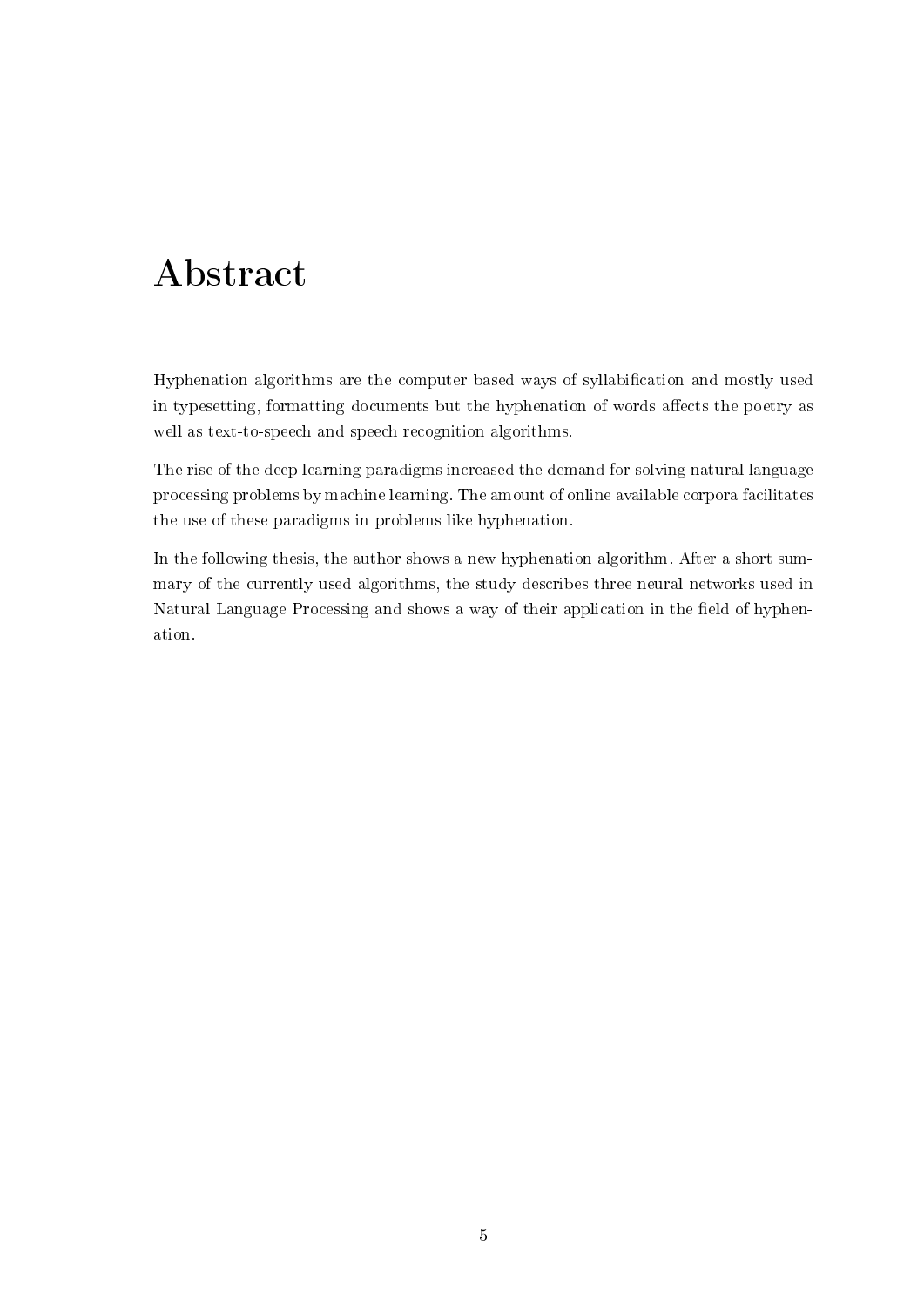## <span id="page-6-0"></span>Introduction

Hungarian children learn the way of syllabification in their early teens. The hyphenation rules are clearly defined [\[1\]](#page-37-1), and after years of practice most people use it naturally and this is seen as part of the common knowledge.

In Hungarian, hyphenation depends mostly on the word itself and not from the surroundings. However, some words have different hyphenations based on the meaning which can only be derived from the context. For instance, me-gint (again) and meg-int (warn). Although it is a known issue, most hyphenation algorithms use only the word to insert the hyphens and defines exactly one hyphenation for a word.

#### Hyphenation algorithms

Commonly used hyphenation algorithms are based on the methods defined in the first version of TEX  $[12]$ . It is a pattern based hyphenation algorithm with thousands of manually chosen patterns. However its accuracy is good enough for the Research Institute for Linguistics of the Hungarian Academy of Sciences to collect its own patterns and use it in the online Hungarian hyphenation portal  $[16]$ . On this website<sup>[1](#page-6-1)</sup> users can verify their syllabification.

#### Language corpus

In natural language processing (NLP) corpus is a collection of linguistic data. Although it is not only a group of words or sentences but linguistic information and statistics of the words, in this thesis only the words are used.

While we have enormous amount of words in corpora, it is dropped quite low in terms of pre-hyphenated words. One way to create hyphenated words is to use already available hyphenation algorithms.

<span id="page-6-1"></span> $1$ http://helyesiras.mta.hu/helyesiras/default/hyph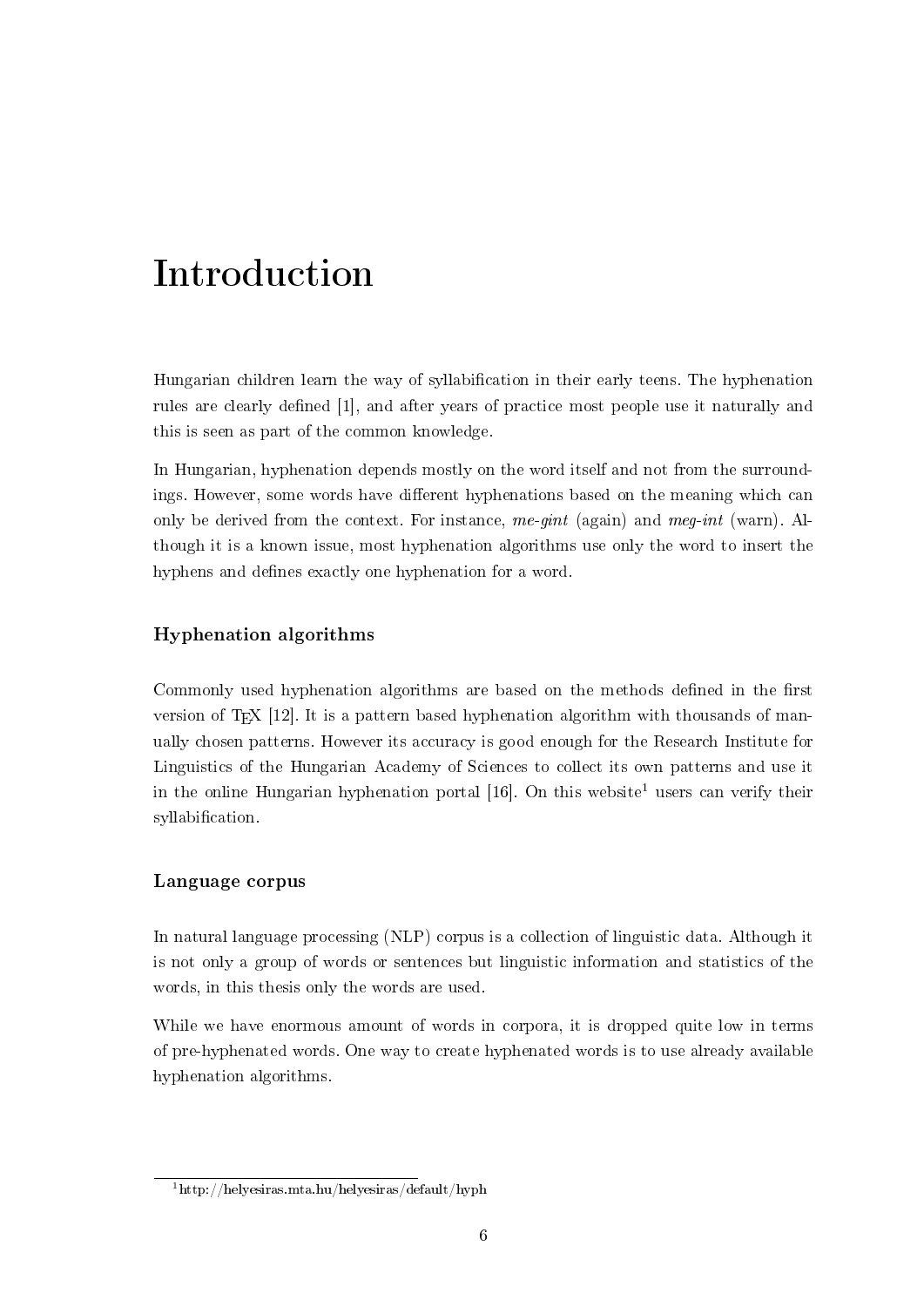### <span id="page-7-0"></span>Chapter 1

## Hyphenation algorithms

There are two main types of the common hyphenation algorithms: rule-based and dictionarybased. The world of open-source software de facto uses the T<sub>E</sub>X's hyphenation algorithm. The following is a good summary of the early T<sub>E</sub>X hyphenation algorithm by Liang [\[15,](#page-38-1) page 3]:

The original T<sub>E</sub>X hyphenation algorithm was designed by Prof. Knuth and the author [of his book] in the summer of 1977. It is essentially a rule-based algorithm, with three main types of rules:  $(1)$  suffix removal,  $(2)$  prefix removal, and (3) vowel-consonant-consonant-vowel (vccv) breaking. The latter rule states that when the pattern 'vowel-consonant-consonant-vowel' appears in a word, we can in most cases split between the consonants. There are also many special case rules; for example, "break vowel-q" or "break after ck". Finally a small exception dictionary (about 300 words) is used to handle particularly objectionable errors made by the above rules, and to hyphenate certain common words (e.g. pro-gram) that are not split by the rules. The complete algorithm is described in Appendix H of the old TEX manual

This book of Liang was published in 1983 after the algorithm described in it had became the default hyphenation of the TEX82 version of TEX. The most important innovation of the new algorithm was that it used hyphenation *patterns* which are basically schemes that the program can look for in the words.

The latest version of T<sub>E</sub>X uses the Hunspell's hyphenation algorithm [\[17\]](#page-38-2). This method is based on Liang's algorithm completed with non-standard hyphenation extensions.

The following sections show the basics of Liang's algorithm and the Hunspell [\[15,](#page-38-1) [17\]](#page-38-2).

#### <span id="page-7-1"></span>1.1 Liang's algorithm

The basic concepts of Liang's algorithm are the hyphenation patterns. The process of hyphenating the word hyphenation is the following: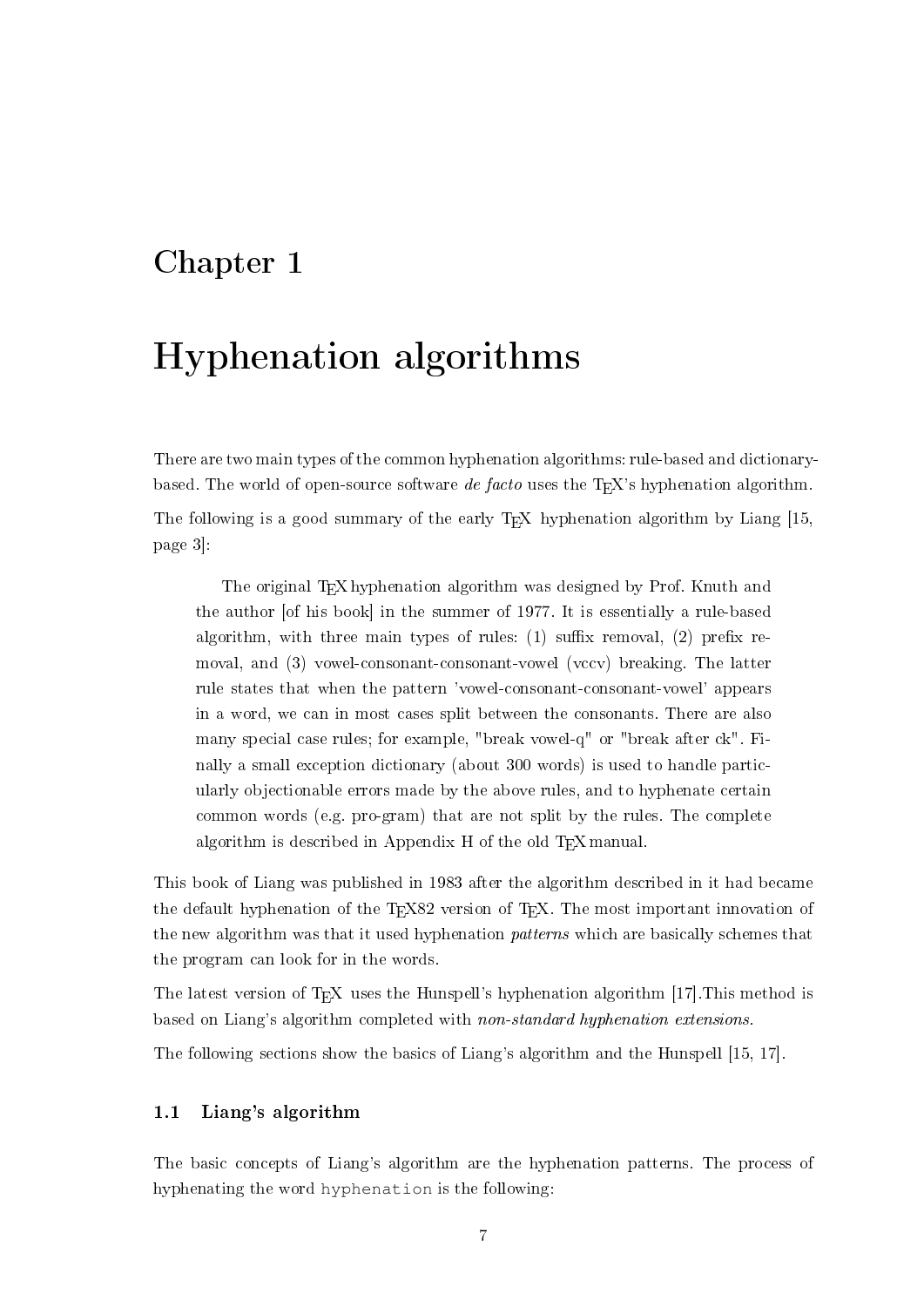First of all, the algorithm checks if the word is in the exception list. These are essentially hard-coded hyphenations of full words. Hyphenation word is not in the exception list.

Secondly, the algorithm inserts a dot in both end of the word. This will be used when the algorithm checks for patterns used only in the beginning or the ending of words.

#### .hyphenation.

The next step is the pattern matching. The patterns used in Liang's algorithm consist of characters and numbers. When it searches for matching patterns in a word, it skips the numbers and compares the letters with the word.

<span id="page-8-1"></span>Hyphenation's patterns are the following: hy3ph, he2n, hena4, hen5at, 1na, n2at, 1tio, 2io [\[15,](#page-38-1) page 37]. Placing the patterns in the right position and inserting the numbers in the patterns between the letters we got Figure  $1.1$  $1.1$ .<sup>1</sup>

```
. h y p h e n a t i o n .
h y3p h
       h e2n
       h e n a4
       h e n5a t
          1n a
           n2a t
               1t i o2i \circ.0h0y3p0h0e2n5a4t2i0o0n0.
 h y-p h e n-a t i o n
```
Figure 1.1. The hyphenation of 'hyphenation' by Liang's algorithm

After matching all the patterns the algorithm inserts one number between every two letters of the word. If there was no pattern match with a number at that position, it is a 0, otherwise the maximum of the matching numbers.

The final step is that the algorithm hyphenates at odd numbers and does not hyphenate if it is even. Therefore, the hyphenation of hyphenation: hy-phen-ation.

#### <span id="page-8-0"></span>1.1.1 Choosing patterns

The effectiveness of the algorithm depends on the choice of patterns. In 1982, Liang's goal was to achieve good error rate with relatively low use of disk space. The final program used around 4500 patterns, occupied 25K bytes of storage and found 89% of the hyphens in the dictionary it was tested on. The complete hyphenation dictionary of these words would be 500K bytes.

The choice of patterns was manual but a computer scientist in the time of machine learning says that it's a typical deep learning problem.

<span id="page-8-2"></span><sup>&</sup>lt;sup>1</sup>The visualization method comes from Németh's article [\[17\]](#page-38-2).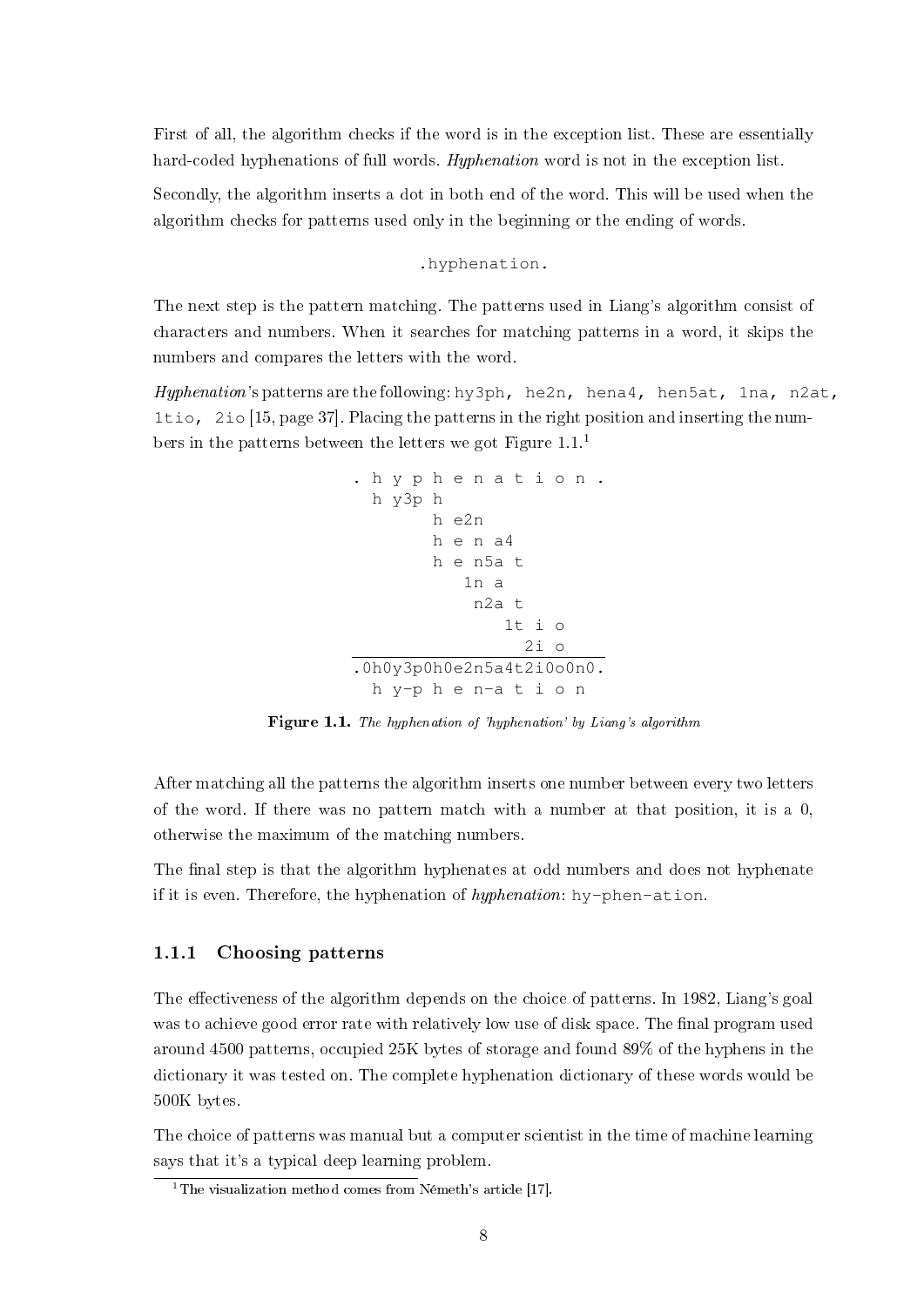#### <span id="page-9-0"></span>1.2 Hunspell

Hunspell's hyphenation algorithm is currently used in T<sub>E</sub>X and OpenOffice. It is based on Liang's work with Sojka's non-standard hyphenation extensions [\[20\]](#page-38-3) and was published by Németh in 2006 [\[17\]](#page-38-2).

The finding of non-standard hyphenations uses Liang's patterns and an extension to character replacement. For example the German word Zucker with the non-standard hyphenation  $c1k/k=k$  gets a new k letter before the hyphen: Zuck-ker.

The different languages use different non-standard patterns whose sizes and types vary significantly. Here we summarize the list of Hungarian non-standart hyphenations.

#### <span id="page-9-1"></span>1.2.1 Hungarian non-standard hyphenation patterns

The Hungarian language uses simplified forms to represent its double digraph and trigraph consonants  $(sz + sz \rightarrow ssz, dzs + dzs \rightarrow ddzs, etc.),$  but when the word is hyphenated into two part around these letters it undoes the simplification  $(sz-sz, dzs-dzs)$ . A classic example:  $asszonnyal \rightarrow ass-szony-nyal$ .

Its difficulty comes from the fact that these digraph-simplifications can represent two letters (a monograph and a digraph) like ggy as g-gy in  $\text{meg-gyúj-tot-ta}$ . So the algorithm must know whether its two digraphs are simplied or not. Table [1.1.](#page-9-2) illustrates these extensions in the v[2](#page-9-3)0110815 version of the Magyar Ispell (Hunspell Hungarian pattern dictionary)<sup>2</sup>.

The meaning of the patterns showed in the fröc5csen/cs=, 4, 1 example: The part before the slash character is the standard hyphenation pattern. After it comes the redenition:  $cs = 4$ , 1 means that from the 4th character of the pattern in 1 letter long it changes the characters as  $cs=$  where the = represents the possible hyphen. In this case, the letter c will be replaced by the  $cs=$  so if it happens to be a hyphenation break, the algorithm will add a s character into the word.

<span id="page-9-2"></span>

| Digraph      | Example                                     | No. of patterns |
|--------------|---------------------------------------------|-----------------|
| ccs          | $fri\ddot{o}c5csen/cs=,4,1$                 | 96              |
| ggy          | $meg3gyes/gy=0,3,1$                         | 39              |
| $_{\rm 1ly}$ | $\text{gal5lya}/\text{ly=} \text{ly,} 3, 3$ | 20              |
| nny          | $szen5nye./ny=ny,4,3$                       | 97              |
| SSZ.         | hos5szal./sz= $,3,1$                        | 1727            |
| tty          | $hat5tyu/ty=ty,3,3$                         | 18              |
| <b>ZZS</b>   | $z5$ zsel./zs=zs,1,3                        |                 |

Table 1.1. The hyphenation of 'hyphenation' by Liang's algorithm

<span id="page-9-3"></span><sup>2</sup>http://magyarispell.sourceforge.net/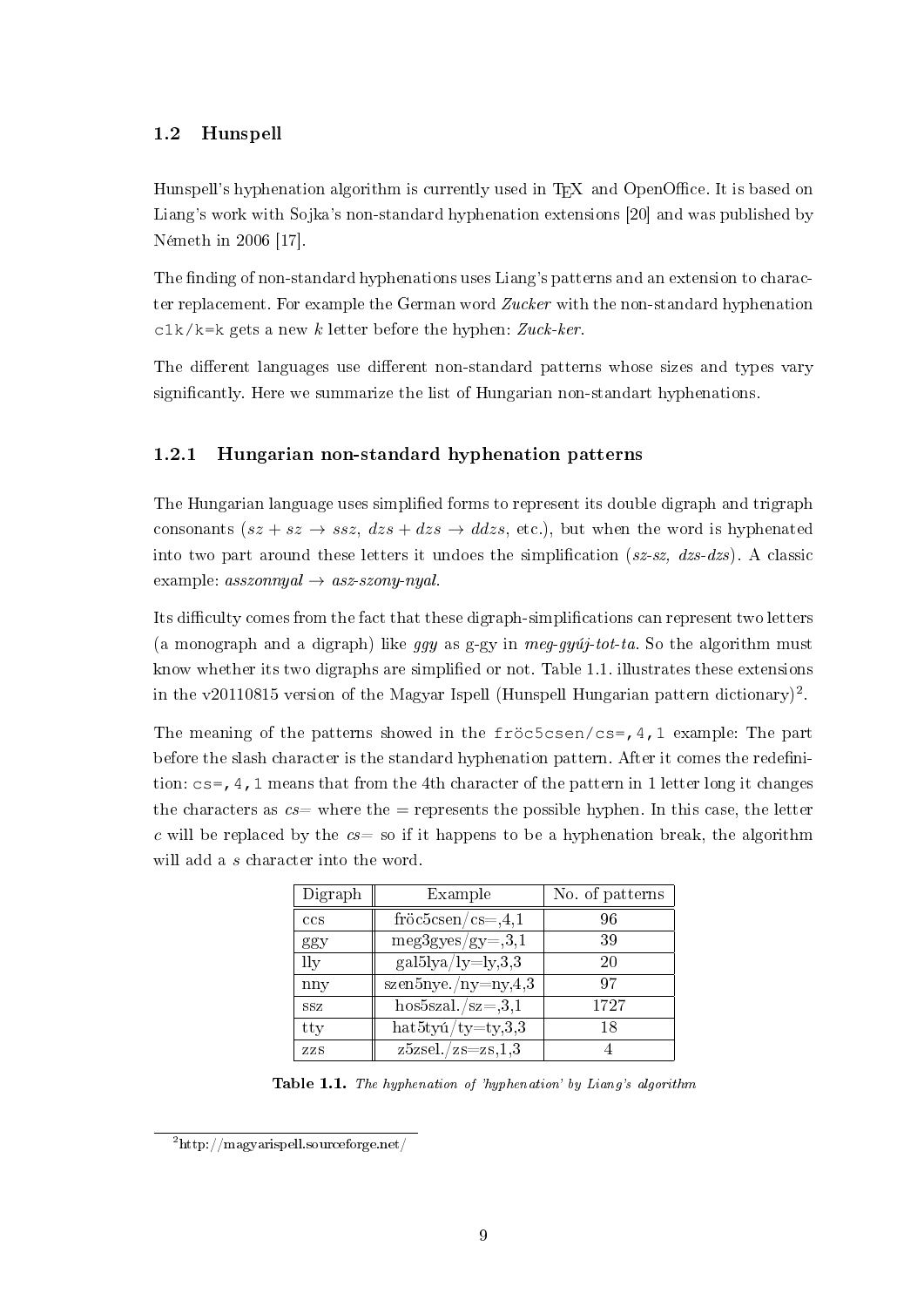#### <span id="page-10-0"></span>1.2.2 Hyphenation errors of the Hunspell

Most of the hyphenation errors come from the fact that the Hunspell's creators wanted to create a typesetting algorithm so they decided to not hyphenate one letter long word parts at the begining and the ending of the words. However, when it comes to compound words, these one-letter parts can be in the middle of the word. There are some examples of hyphenation errors in Table [1.2.](#page-10-1)

<span id="page-10-1"></span>

| <b>Hyphenation by Hunspell:</b> | Correct hyphenation: | Error type:    |
|---------------------------------|----------------------|----------------|
| au-tó-val                       | a-u-tó-val           | one-letter     |
| szem-üveg-gel                   | szem-ü-veg-gel       | one-letter     |
| has-izom                        | has-i-zom            | one-letter     |
| messze                          | mesz-sze             | no hyphen      |
| fölül                           | föl ül               | no hyphen      |
| top-ikok                        | to-pik-ok            | wrong $place3$ |
| vi-deó                          | vi-de-ó              | one-letter     |
| geo-dé-zia                      | ge-o-dé-zi-a         | no hyphen      |
| diszk-ri-mi-na-tív              | disz-kri-mi-na-tív   | wrong place    |

Table 1.2. Hyphenation errors in Hunspell

<span id="page-10-2"></span><sup>3</sup>This word is hyphenated wrongly even in the online hyphenation tool of the Research Institute for Linguistics.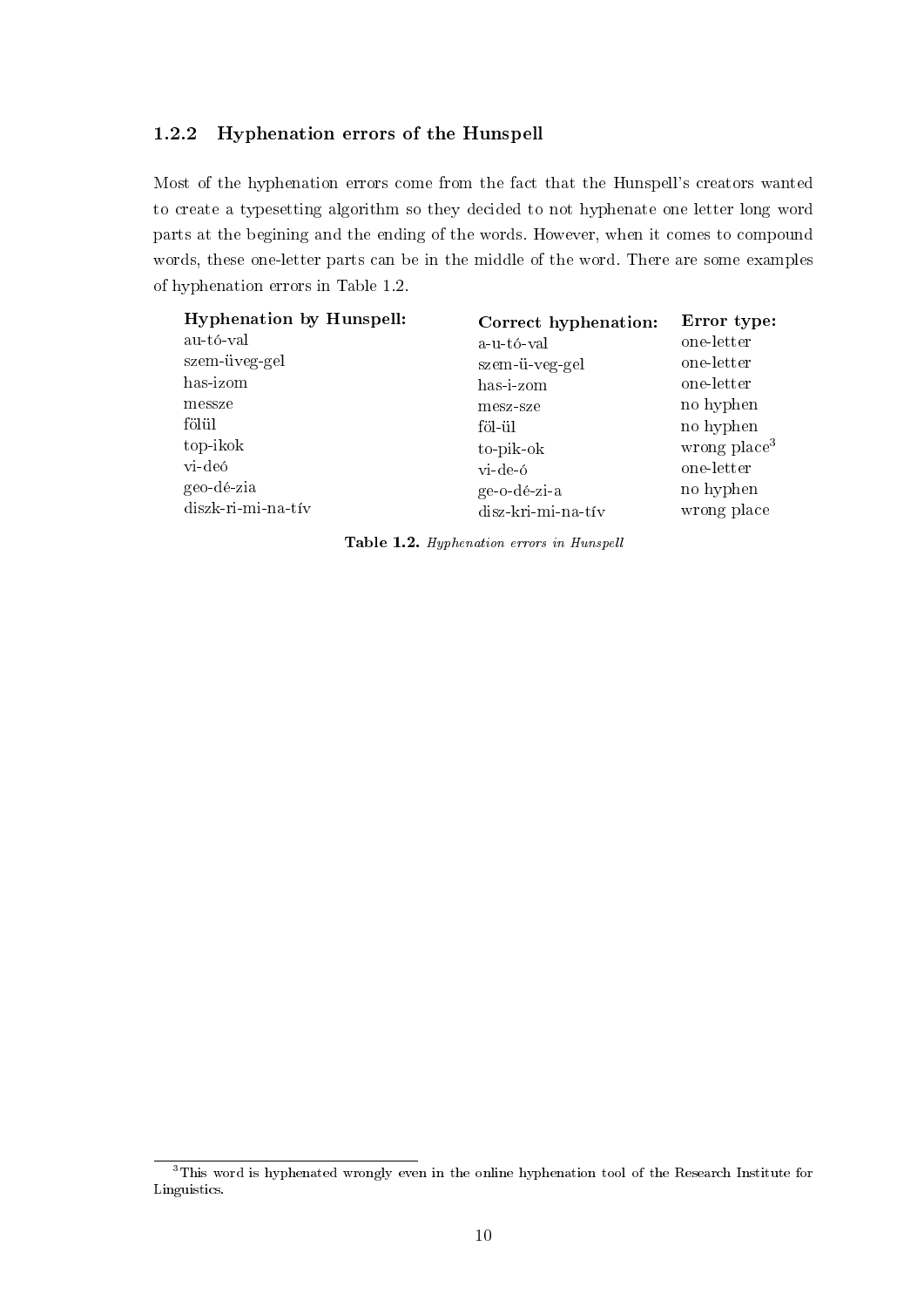### <span id="page-11-0"></span>Chapter 2

### Neural networks

The following summary of neural networks is based on the *Deep learning in neural networks*: An overview by Schmidhuber [\[18\]](#page-38-4).

#### <span id="page-11-1"></span>2.1 Feedforward neural network

<span id="page-11-2"></span>A feedforward neural network approximates any given function f as  $y = f(x, T)$  where T represents those parameters with which the model can learn to achieve the best approximation. These networks are called feedforward because the information flows through the function from x to inner (hidden) parts and finally to y. There are no directed cycles or loops in the network.





Figure 2.1. Basics of Feedforward Neural Networks (F(F)NN)

The simplest model is a single-layer perceptron which has a weight  $W$  and bias  $b$ , so for an input x can compute the  $\hat{y} = Wx + b$  function where the learning method optimizes the weight  $W$  and the bias  $b$ . Later on researchers showed that adding a non-linear *activation*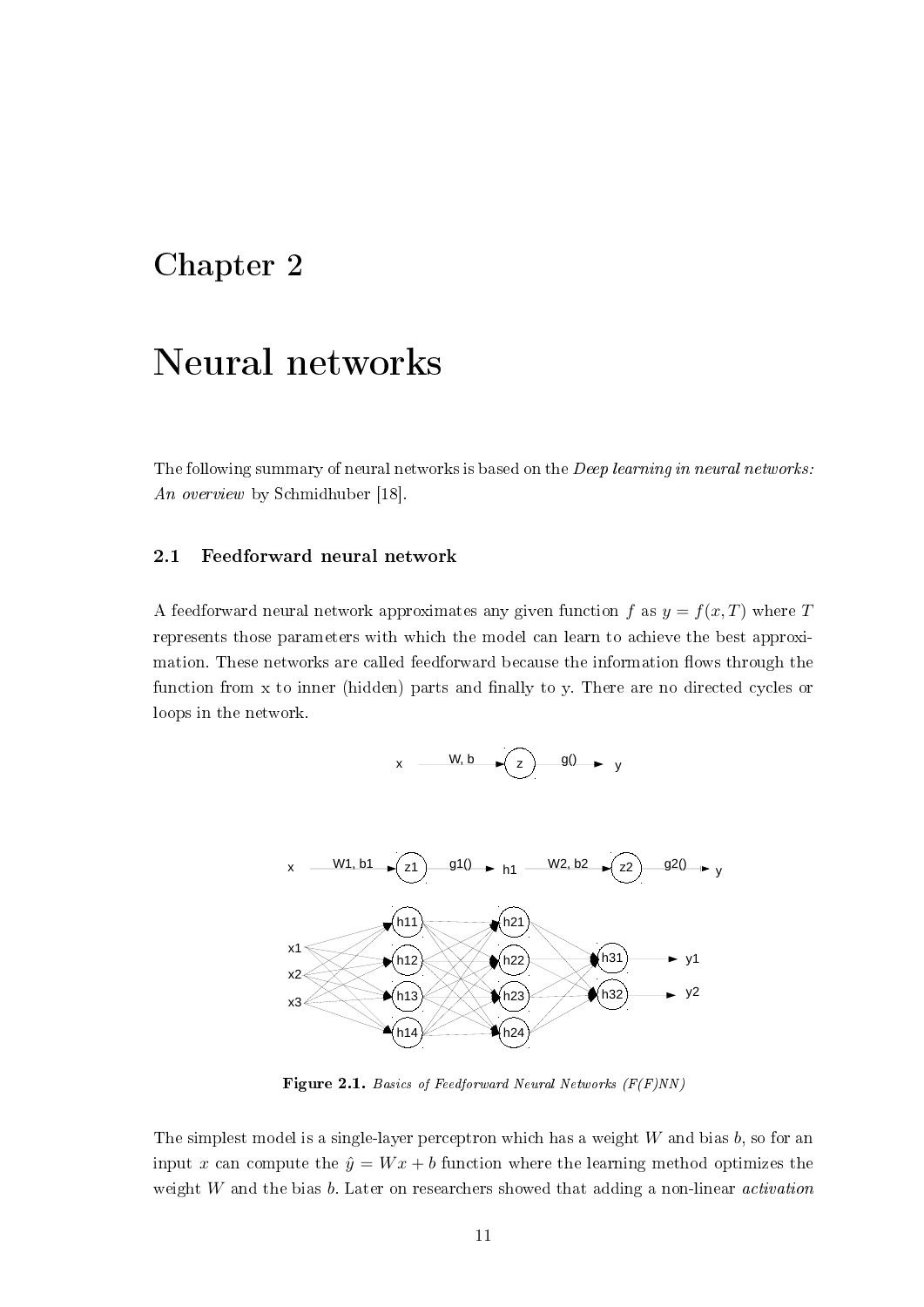function to it can fasten the learning method and makes it usable in non-linear functions [\[4\]](#page-37-3). So from the  $\hat{y} = Wx + b$  the function changed to  $z = Wx + b$  and the prediction became  $\hat{y} = g(z)$ .

The deep neural network's name comes from that instead of a single-layer perceptron the output of the above equation  $g(z)$  now called as  $h_1$  is used as the input of the next layer and so for many-many layers. So for the first layer it became  $z_1 = W_1x + b_1$  and  $h_1 = g_1(z_1)$ and to the second layer:  $z_2 = W_2 h_1 + b_2$  and  $h_2 = g_2(z_2)$  and so on, until the last, nth layer where the  $a_n$  became the prediction  $h_n = \hat{y}$ . Figure [2.1.](#page-11-2) summarizes idea of feedforward networks.

A single iteration of training consists of a forward step where the model predicts  $\hat{y}$ , the evaluation step where the model compare the  $\hat{y}$  and y with some type of gradient descent [\[7\]](#page-37-4) and lastly a backpropagation step where the model updates the weights [\[8\]](#page-37-5).

#### <span id="page-12-0"></span>2.2 Convolutional neural network

Convolutional neural networks were introduced to solve image recognition problems [\[6\]](#page-37-6). A convolutional neural network has a filter (or kernel) which is sliding around the input (image) and multiplying the values in the filter (the weights of the filter) with the original input values (pixels). Summing up these values the network get a single number for every position of the lter. This will be the output of the layer. The size of the output depends on the filter size and the parameter *strides* which defines the steps of the filter's sliding.

Let  $a_{ij}$  be the cell (pixel) of the input (image) in the *i*th row and *j*th column and  $f_{ij}$  the cell of the filter, while  $h_{ij}$  the output. Thus the first cell of convolutional layer's output is

$$
h_{11} = \sum_{x=1..k,y=1..l} a_{xy} f_{xy},
$$

(where k and l are the height and width of the filter respectively), and assuming that the stride is 1, the  $h_{ij}$  is:

$$
h_{ij} = \sum_{x=i..(i+k), y=j..(j+l)} a_{xy} f_{(x-i+1),(y-j+1)}.
$$

Figure [2.2.](#page-13-1) illustrates a convolutional network with a (3, 3) kernel.

Kim, Jernite, Sontag and Rush showed a way of using 1 dimensional convolutional neural networks and LSTM networks in character sequences [\[10\]](#page-37-7), where the filter size says that how many character should be included into the convolution.

#### <span id="page-12-1"></span>2.3 Recurrent neural network

A recurrent neural network (RNN) is suited for modelling sequential phenomena. At each time step t, an RNN takes the input vector  $x_t \in \mathbb{R}^n$  and the hidden state vector  $h_{t-1} \in \mathbb{R}^m$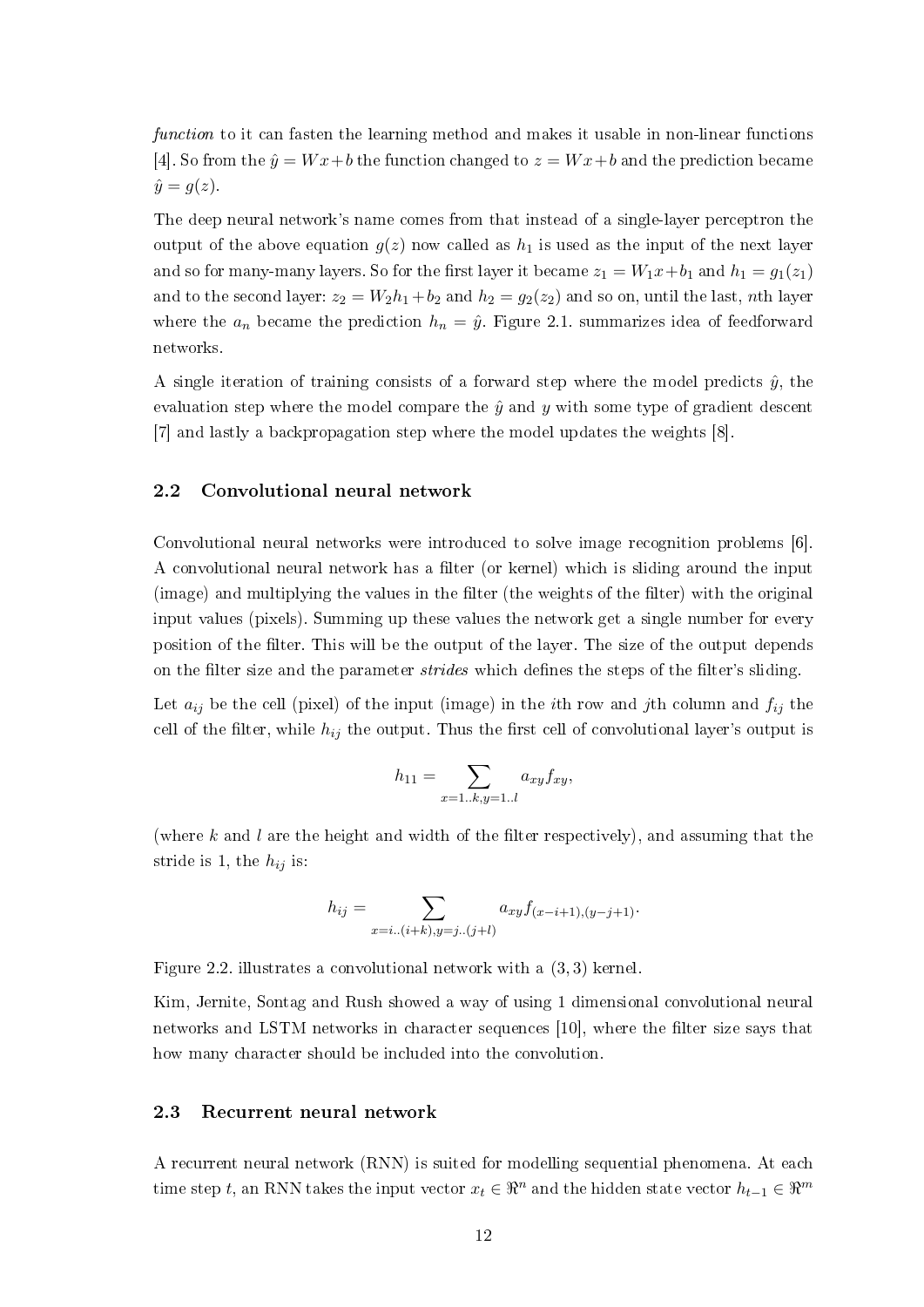<span id="page-13-1"></span>

Figure 2.2. Basics of Convolutional Neural Network (CNN)

and produces the next hidden state  $h_t$  by applying the following recursive operation:  $h_t =$  $f(W x_t + U h_{t-1} + b)$ . In theory, an RNN can store all information in  $h_t$ , however learning long-range dependences with it is difficult due to vanishing/exploding gradients  $[2]$ .

#### <span id="page-13-0"></span>2.3.1 Long short-term memory

Long short-term memory (LSTM) [\[9\]](#page-37-9) addresses the problem of learning long range dependencies by augmenting the RNN with a memory cell vector  $c_t \in \mathbb{R}^n$  at each time step. Concretely, one step of an LSTM takes as input  $x_t$ ,  $h_{t-1}$ ,  $c_{t-1}$  and produces  $h_t$ ,  $c_t$  via the following intermediate calculations:

$$
i_t = \sigma(W^i x_t + U^i h_{t-1} + b_i)
$$
  
\n
$$
f_t = \sigma(W^f x_t + U^f h_{t-1} + b_f)
$$
  
\n
$$
o_t = \sigma(W^o x_t + U^o h_{t-1} + b_o)
$$
  
\n
$$
g_t = \tanh(W^g x_t + U^g h_{t-1} + b_g)
$$
  
\n
$$
c_t = f_t \odot c_{t-1} + i_t \odot g_t
$$
  
\n
$$
h_t = o_t \odot \tanh(c_t)
$$

Here  $\sigma(\cdot)$  and tanh( $\cdot$ ) are the element-wise sigmoid and hyperbolic tangent functions,  $\odot$  is the element-wise multiplication operator, and  $i_t$ ,  $f_t$ ,  $o_t$  are referred to as  $\emph{input},$  forget, and output gates. At  $t = 1$ ,  $h_0$  and  $c_0$  are initialized to zero vectors. Parameters of the LSTM are  $W^j$  ,  $U^j$ ,  $b^j$  for  $j \in i, f, o, g$ . See the visualisation of an LSTM unit in Figure [2.3.](#page-14-2)<sup>[1](#page-13-2)</sup>

Bidirectional recurrent neural networks are based on the principle to split the neurons of a regular RNN into two directions, one for positive time direction (forward states), and another for negative time direction (backward states) [\[19\]](#page-38-5). In terms of characters in a word it means that the letters can affect their surroundings on both sides.

<span id="page-13-2"></span><sup>&</sup>lt;sup>1</sup>Visualisation and more : http://colah.github.io/posts/2015-08-Understanding-LSTMs/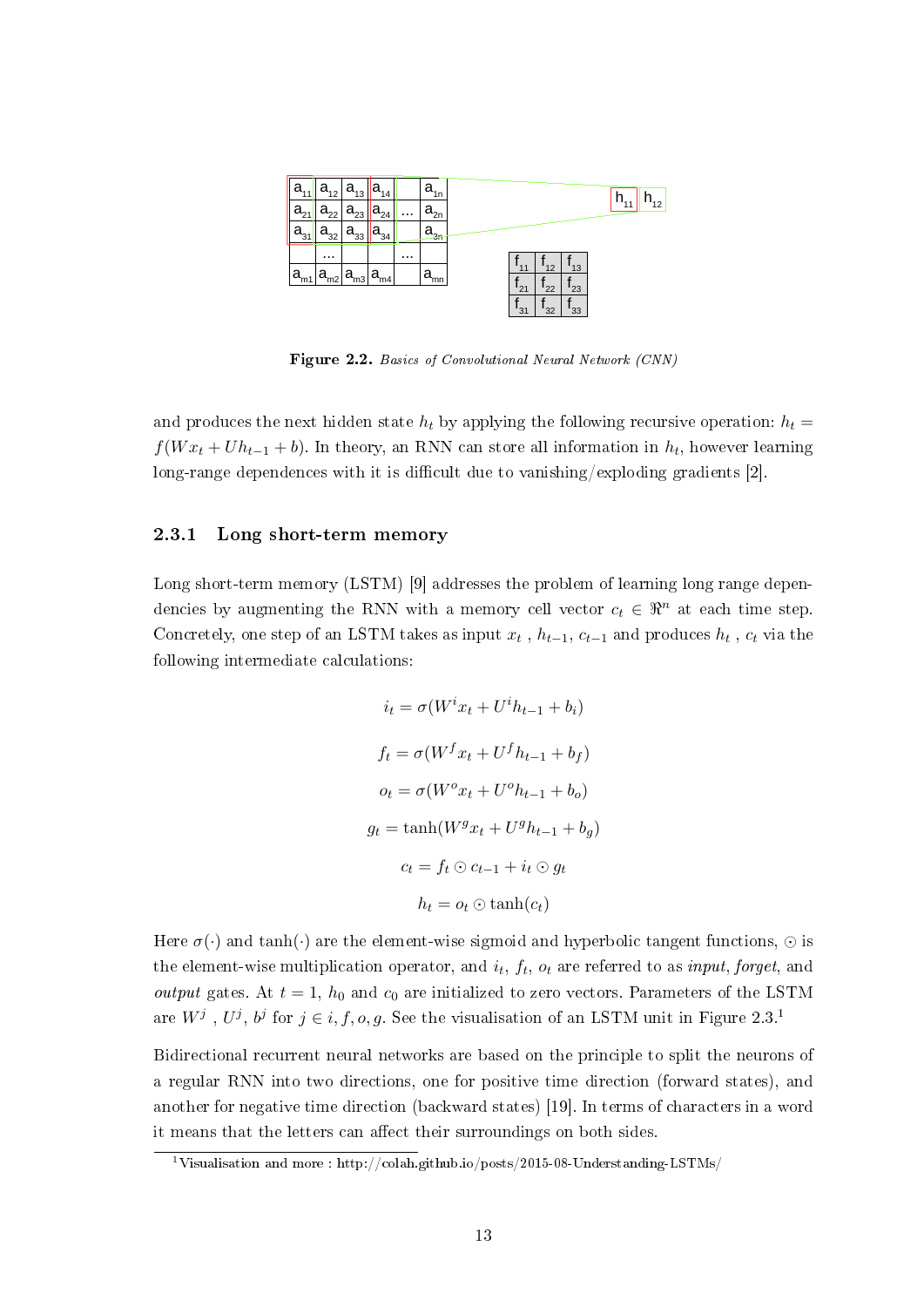<span id="page-14-2"></span>

Figure 2.3. Basics of Long short-term memory (LSTM)

#### <span id="page-14-0"></span>2.4 Neural network APIs

When it comes to developing deep learning systems, recently the use of neural network APIs are rising both in industrial and scientific field. Its main reasons are the quickness of designing and the quickness of adaptation. The active community behind these APIs makes sure that the systems are up-to-date with the recent scientific results.

The most important APIs: TensorFlow<sup>[2](#page-14-3)</sup>, Torch<sup>7[3](#page-14-4)</sup>, Keras<sup>[4](#page-14-5)</sup>. The programmings of this thesis are based on Keras[\[3\]](#page-37-10).

#### <span id="page-14-1"></span>2.5 Neural networks for hyphenation

There is a paper about a similar task: A Norwegian backpropagation neural network based hyphenation algorithm [\[14\]](#page-38-6), however it was tested only on a very small database of words.

<span id="page-14-3"></span> $2$ TensorFlow: https://www.tensorflow.org/

<span id="page-14-4"></span><sup>3</sup>Torch7: http://torch.ch/

<span id="page-14-5"></span><sup>4</sup>Keras: https://keras.io/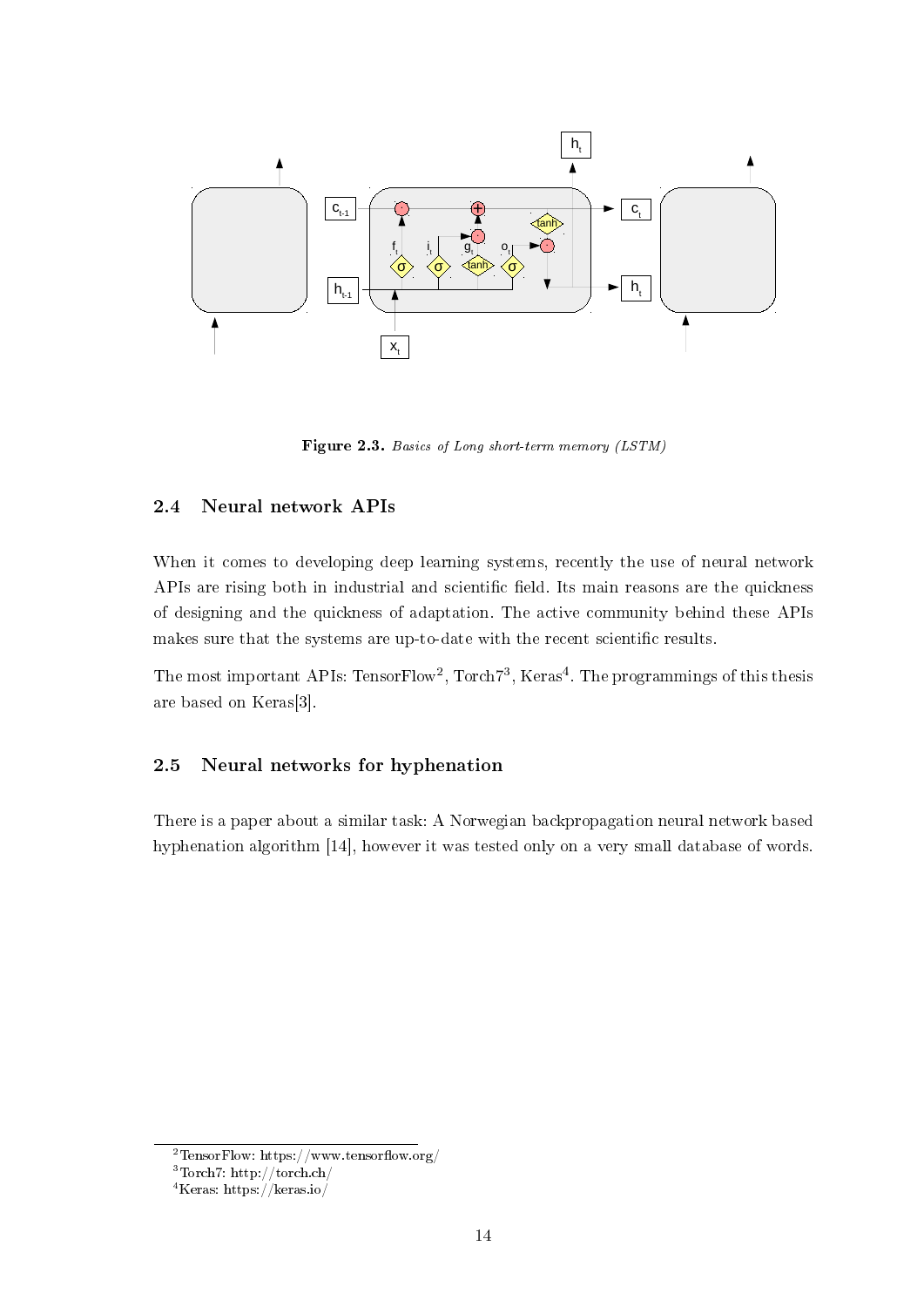### <span id="page-15-0"></span>Chapter 3

### Data preprocessing

In the following chapter I show the preprocessing methods I had used before I started the training. Data sizes mentioned here are generated by using the first  $100\ 000$  rows of the Hungarian Webcorpus's frequency list file.

<span id="page-15-3"></span>

|                    | Origin | Cleaning | Non-standard | Special chars | Long words | Final |
|--------------------|--------|----------|--------------|---------------|------------|-------|
| Words              | 100000 | 16322    | 1115         | 646           |            | 81910 |
| $\%$ of the origin | 00     | 16.32    |              | 0.65          | $0.01\,$   | 81.91 |
| % of the previous  | $\sim$ | 16.32    | 1.33         | 0.78          | 0.01       |       |
| Words after        | $\sim$ | 83678    | 82563        | 81917         | 81910      |       |

Table [3.1.](#page-15-3) illustrates the preprocessing steps and the amount of dropped words.

Table 3.1. Data preprocessing

#### <span id="page-15-1"></span>3.1 Hungarian Webcorpus

Hungarian Webcorpus is the largest Hungarian language corpus with over 1.48 billion words and it is available in its entirety under a permissive Open Content license [\[13\]](#page-38-7). Because it is collected from websites with a .hu domain, it contains not only Hungarian words but from many different languages too. However it has over a billion words, for the most of this study we will use only a smaller portion of it (100 000 words).

#### <span id="page-15-2"></span>3.2 Cleaning

In the first stage of the data preprocessing I used the following cleaning methods:

All lowercase Setting the letters in lower case form.

Filtering special characters Deleting the following punctuation characters from the texts (the *python* function string.punctuation defines them environment dependent so it can be different elsewhere):

$$
!\mathbb{I} \times \mathbb{I} \times \mathbb{S} \times \mathbb{S} \times \mathbb{S} \times \mathbb{S} \times \mathbb{S} \times \mathbb{S} \times \mathbb{S} \times \mathbb{S} \times \mathbb{S} \times \mathbb{S} \times \mathbb{S} \times \mathbb{S} \times \mathbb{S} \times \mathbb{S} \times \mathbb{S} \times \mathbb{S} \times \mathbb{S} \times \mathbb{S} \times \mathbb{S} \times \mathbb{S} \times \mathbb{S} \times \mathbb{S} \times \mathbb{S} \times \mathbb{S} \times \mathbb{S} \times \mathbb{S} \times \mathbb{S} \times \mathbb{S} \times \mathbb{S} \times \mathbb{S} \times \mathbb{S} \times \mathbb{S} \times \mathbb{S} \times \mathbb{S} \times \mathbb{S} \times \mathbb{S} \times \mathbb{S} \times \mathbb{S} \times \mathbb{S} \times \mathbb{S} \times \mathbb{S} \times \mathbb{S} \times \mathbb{S} \times \mathbb{S} \times \mathbb{S} \times \mathbb{S} \times \mathbb{S} \times \mathbb{S} \times \mathbb{S} \times \mathbb{S} \times \mathbb{S} \times \mathbb{S} \times \mathbb{S} \times \mathbb{S} \times \mathbb{S} \times \mathbb{S} \times \mathbb{S} \times \mathbb{S} \times \mathbb{S} \times \mathbb{S} \times \mathbb{S} \times \mathbb{S} \times \mathbb{S} \times \mathbb{S} \times \mathbb{S} \times \mathbb{S} \times \mathbb{S} \times \mathbb{S} \times \mathbb{S} \times \mathbb{S} \times \mathbb{S} \times \mathbb{S} \times \mathbb{S} \times \mathbb{S} \times \mathbb{S} \times \mathbb{S} \times \mathbb{S} \times \mathbb{S} \times \mathbb{S} \times \mathbb{S} \times \mathbb{S} \times \mathbb{S} \times \mathbb{S} \times \mathbb{S} \times \mathbb{S} \times \mathbb{S} \times \mathbb{S} \times \mathbb{S} \times \mathbb{S} \times \mathbb{S} \times \mathbb{S} \times \mathbb{S} \times \mathbb{S} \times \math
$$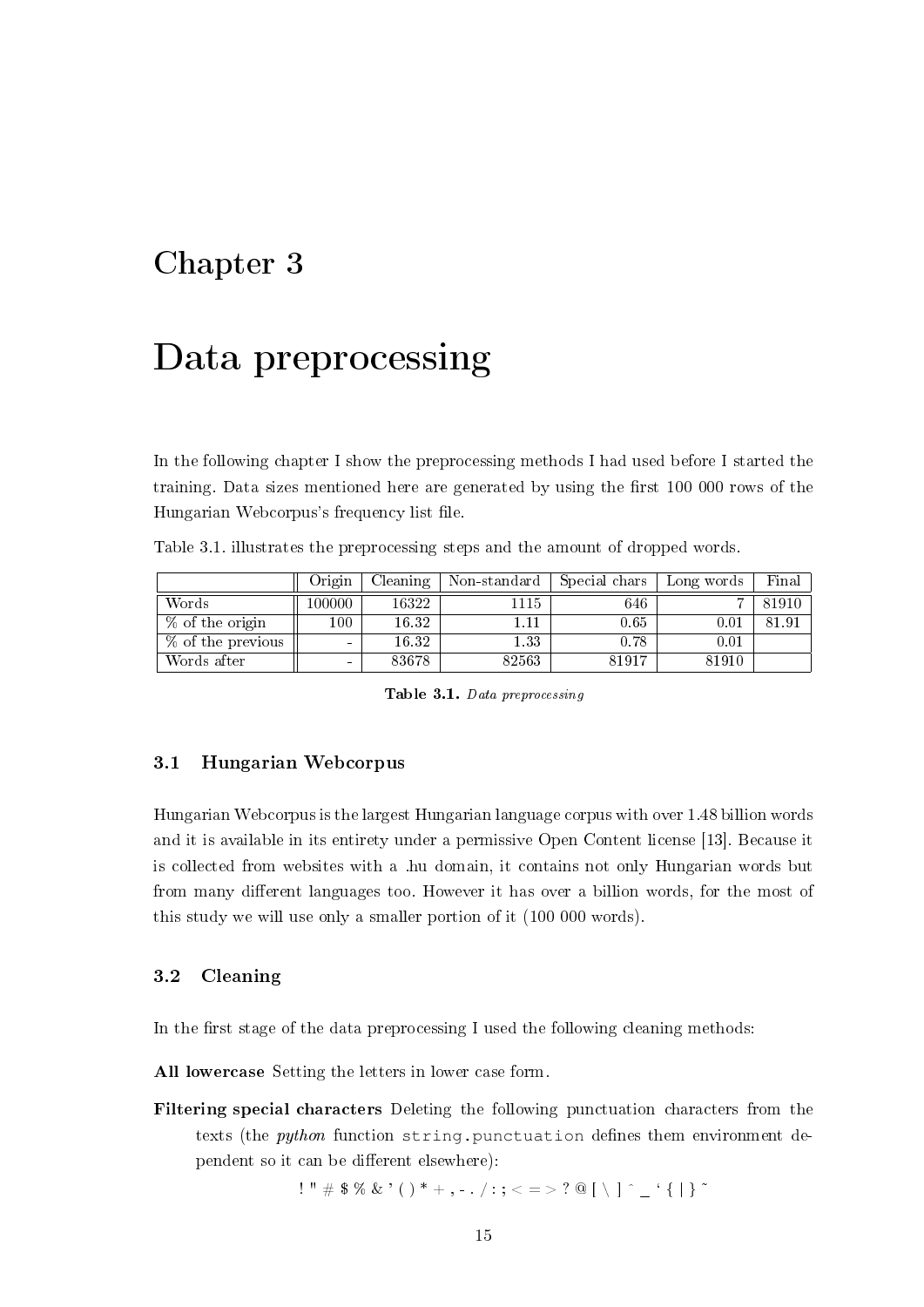Filtering numbers Deleting the numbers from the texts.

After the data cleaning I deleted the multiple occurrences (mostly caused by the upper case of sentence starting words) and the empty data (caused by deleting standing numbers). The remaining data size was 83678 words.

#### <span id="page-16-0"></span>3.3 Filtering

Some of the models I designed are not suitable for all the words in the cleaned data.

#### <span id="page-16-1"></span>3.3.1 Non-standard hyphenation with character addition

There are non-standard hyphenations where a character addition occurs (see more in [1.2.1](#page-9-1) section). The following table shows these additions in the Hungarian language (Table [3.2.](#page-16-3)). Since the models use character tagging that may interfere, I removed them from the database. Another way of solving the problem would be to only remove these additions. Note that in the final model if we try to predict a word with this type of non-standard hyphenation it may find the place of the hyphen but cannot solve the addition.

<span id="page-16-3"></span>There were 1115 words with this type of hyphenation in the dataset. There are words like asszonnyal which contains multiple of non-standard hyphenation so the total amount was 1117 and I used number when I calculated the frequencies.

| <b>Before</b> | After          | Number | Frequency $(\%)$ |
|---------------|----------------|--------|------------------|
| ccs           | $CS$ - $CS$    | 21     | 1.88             |
| ggy           | $gy$ $gy$      | 21     | 1.88             |
| lly           | $_{\rm ly-ly}$ | 37     | 3.31             |
| nny           | ny-ny          | 210    | 18.80            |
| SSZ           | $SZ-SZ$        | 813    | 72.78            |
| tty           | ty-ty          | 13     | 1.16             |
| ZZS           | $ZS-ZS$        | 2      | 0.02             |

Table 3.2. Hungarian non-standard hyphenation

#### <span id="page-16-2"></span>3.3.2 Special characters

My models use an One-hot encoding for the Hungarian character set, which is:

$$
a\;\;a\;\;b\;\;c\;\;d\;\,e\;\;\acute{e}\;\;f\;g\;\;h\;\;i\;\acute{\ }\;j\;\;k\;\,l\;\,m\;\;n\;\;o\;\;\acute{o}\;\;\widetilde{\ }\;\widetilde{\ }\;\,p\;\;q\;\,r\;\,s\;\;t\;\,u\;\;\widetilde{\ }u\;\;\widetilde{\ }u\;\;\widetilde{\ }w\;\,w\;\,x\;\,y\;\,z
$$

In the previous step, we cleaned the punctuation characters from the data, but there are remaining letters like  $\delta$ . With filtering these words we lost another 646 data row. Table [3.3.](#page-17-1) illustrates frequency of these special characters among the 646 words. Note that one word could contain multiple non-Hungarian characters.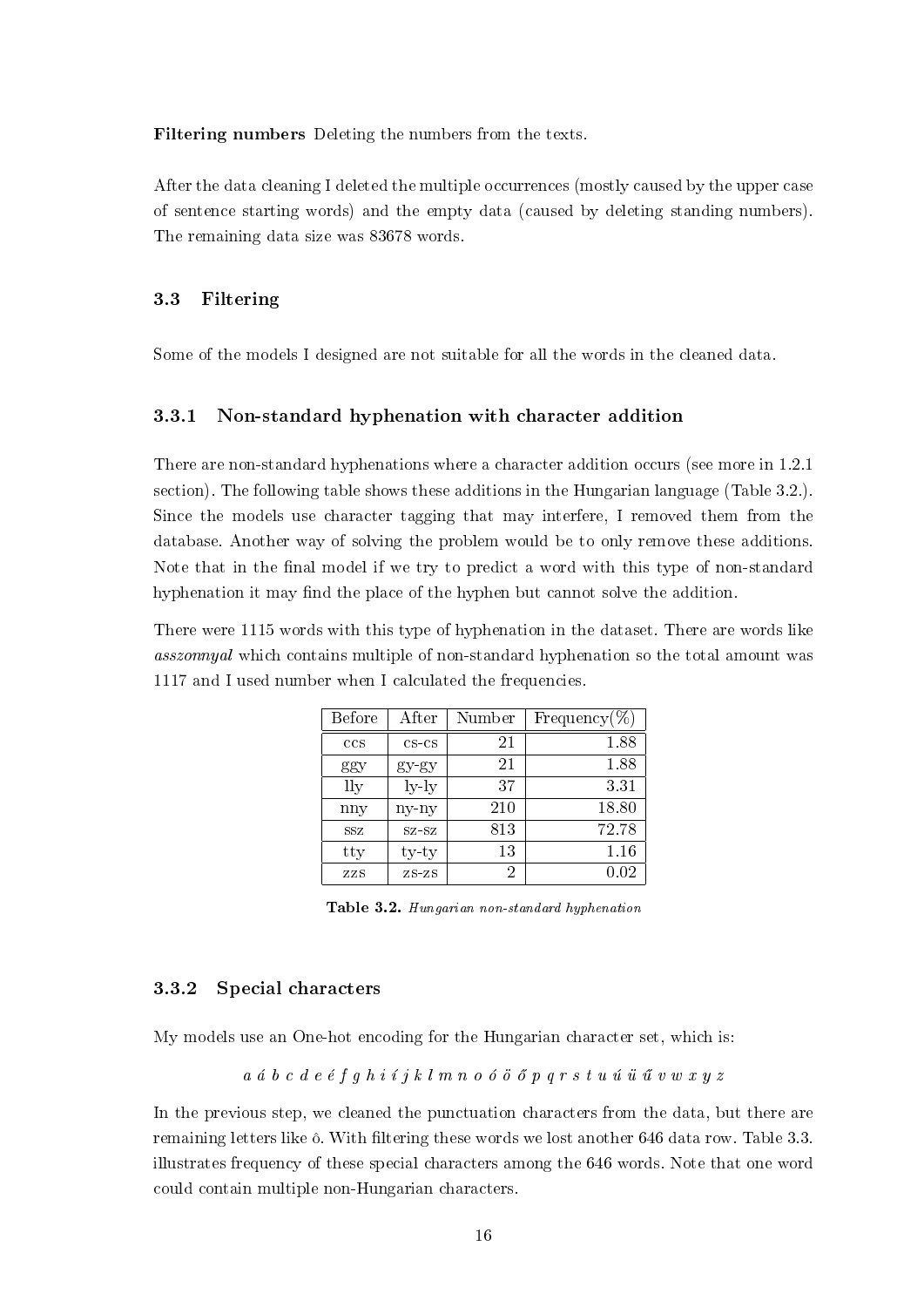<span id="page-17-1"></span>

| Char      | No. | Frequency $(\%)$ | Char      | No. | Frequency $(\%)$ |
|-----------|-----|------------------|-----------|-----|------------------|
| ô         | 319 | 49.38            | ń         | 13  | 2.01             |
| ä         | 61  | 9.44             | ş         | 13  | 2.01             |
| ă         | 37  | 5.73             | â         | 9   | 1.39             |
|           | 29  | 4.49             | ľ         | 9   | 1.39             |
| ď         | 28  | 4.33             | $\dot{z}$ | 9   | 1.39             |
| $\hat{1}$ | 26  | 4.02             | ą         | 8   | 1.23             |
| ß         | 25  | 3.87             | ą         | 8   | 1.23             |
| ë         | 18  | 2.79             | ř         | 8   | 1.23             |
| ę         | 18  | 2.79             | $\dot{u}$ | 8   | 1.23             |
| ň         | 17  | 263              | ž         | 8   | 1.23             |
| ě         | 15  | 2.32             | š         | 6   | 0.93             |
| č         | 15  | 2.32             | ć         | 6   | 0.93             |
| Ç         | 14  | 2.17             | ý         | 5   | 0.77             |
| ŕ         | 14  | 2.17             | Other     | 69  | 10.68            |

Table 3.3. Non-Hungarian characters in the data set

#### <span id="page-17-0"></span>3.4 Long word cut and padding

The CNN and LSTM models use fixed size words as input so I had to pad the shorter words with padding and skip the longer words. The FFNN model needs pre- and postword padding too so I defined them as  $\hat{\ }$  and \$ respectively. \$ was chosen as the length standardizing filling character and I filled the words' end with it.

<span id="page-17-2"></span>The fixed size of the words was 30. There were only 7 words out of the range and all of them were gibberish (Table [3.4.](#page-17-2)).

| Word                                   | Possible origin  |
|----------------------------------------|------------------|
| mailtomaiserszechenyinkzsasulinethu    | mailto hyperlink |
| httpdelphiszechenyinkzsasulinethu      | HTTP hyperlink   |
| ftpftpszechenyinkzsasulinethudelphi    | FTP hyperlink    |
| httpwwwegyismertszerverhuképgif        | HTTP hyperlink   |
| orgapachecatalinacorestandardpipeline  |                  |
| standardpipelinevalvecontextinvokenext |                  |
| httpwwwsomeunknownplacenetmypicturegif | HTTP hyperlink   |

Table 3.4. Words out of the fixed length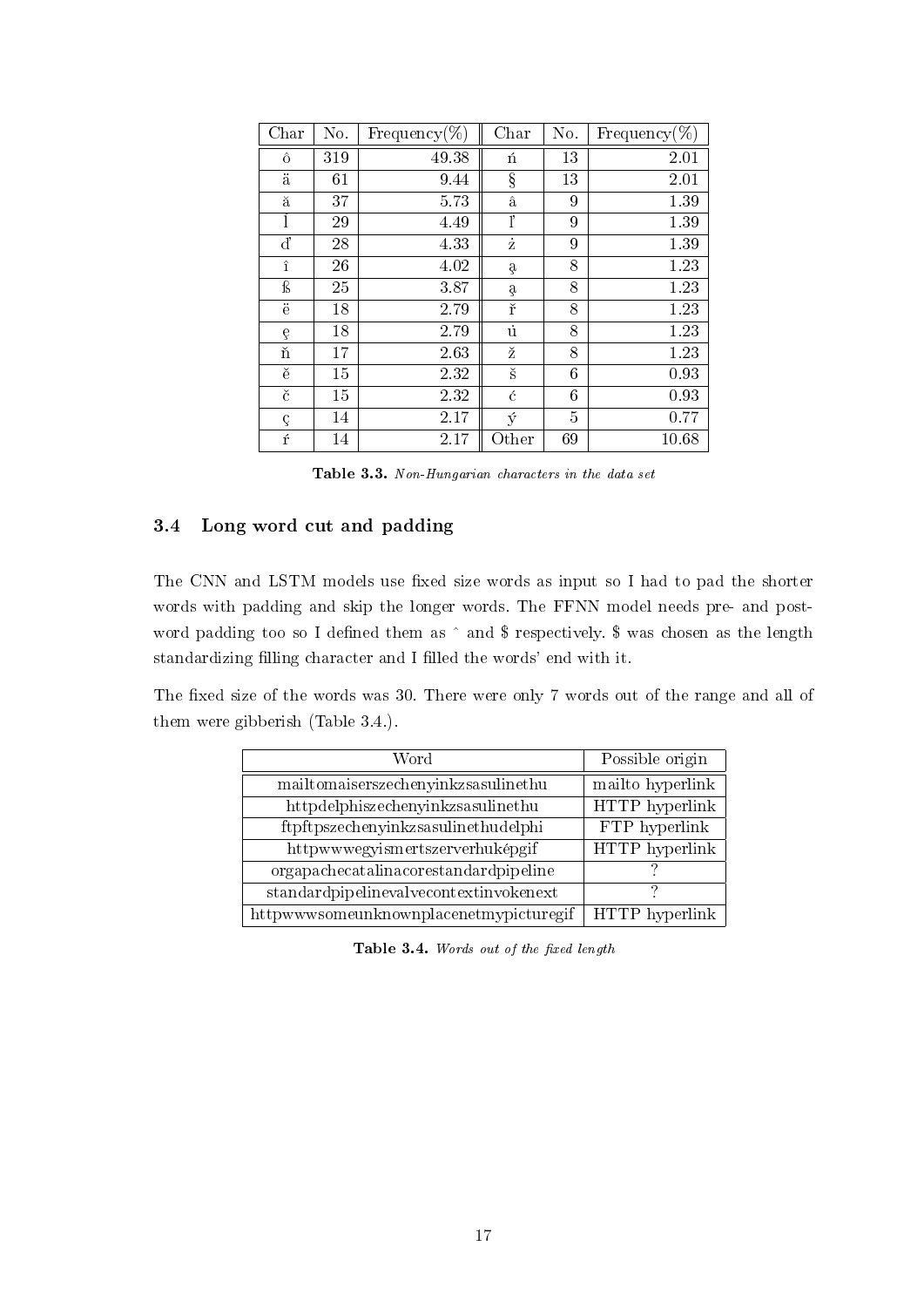### <span id="page-18-0"></span>Chapter 4

# Machine Learning based Hungarian hyphenation algorithms

#### <span id="page-18-1"></span>4.1 Character classification

These models are based on character classification. The letters in the words are inserted into groups according to their position between the hyphens. I defined two classification patterns but later I only used the simpler one.

**BM** The BM classification uses two classes:

- B: In the beginning of the syllables.
- M: Every other letter.

The word *leopárd* (leopard) hyphenated as le-o-párd and tagged as BMBBMMM

#### BMES

- B: In the beginning of the syllables.
- M: The middle of the syllables. Hyphens are neither before nor after this character.
- E: Ending character, a hyphen is placed after this.
- S: Single character: it is between hyphens.

The le-o-párd tagged as: BESBMME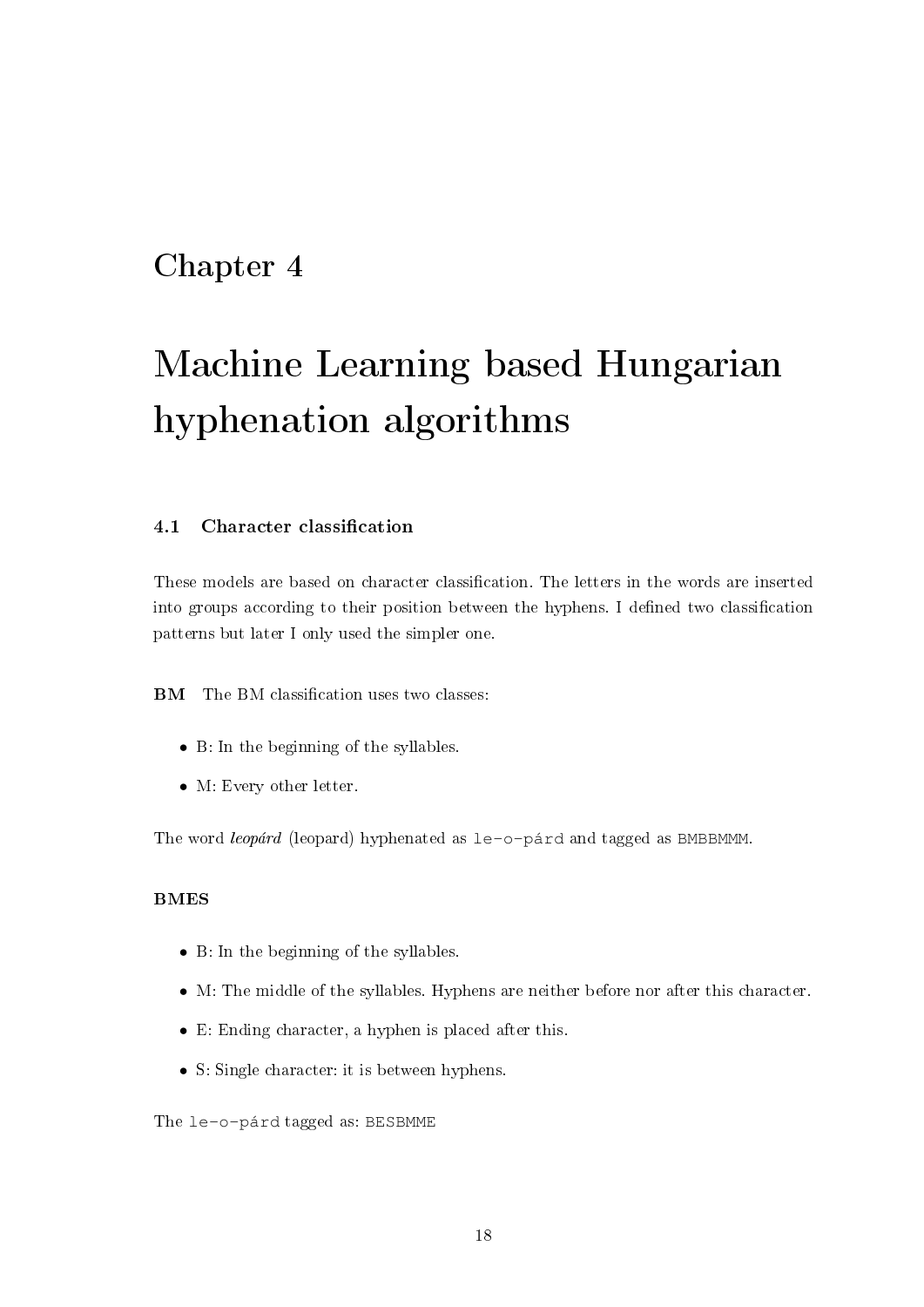#### <span id="page-19-0"></span>4.2 Feedforward neural network

In the feedforward neural network we want to decide to which class a specific character belongs. To do it we use the character and its surroundings coded in one-hot as the input layer of a fully connected network. The output is the class.

The network is summarized in Figure [4.1.](#page-19-2) The blue boxes are the letters used to define the tag of L, in a five window length method it represents the five letter  $\hat{L}ED$  in one-hot encoded way, then flatten them to make input for the FFNN network. The outputs of the network are two numbers: the probability of  $B$  and  $M$ . The process chooses the larger one, B. The orange boxes are for the letter  $E$  and the green ones are for the  $D$ .

<span id="page-19-2"></span>

Figure 4.1. Feedforward neural network

#### <span id="page-19-1"></span>4.2.1 Data preparation

In the following I show the methods of creating the training data by using an example. This example is the 5-length windowed BM classified preparation of the  $o$  character of the leopárd word. Figure [4.2.](#page-20-0) summarizes the data preparation.

#### Learning from the surroundings (Windowing)

The 5-length window means that we use 5 characters around the  $\delta$  letter to classify it. The value 5 means that we will use 2 letters before the actual character, itself and 2 letters after it. Implementing it on leopárd the windows are from  $\hat{ }$ leo to ár d\$\$ where the window of letter o is: le o pá.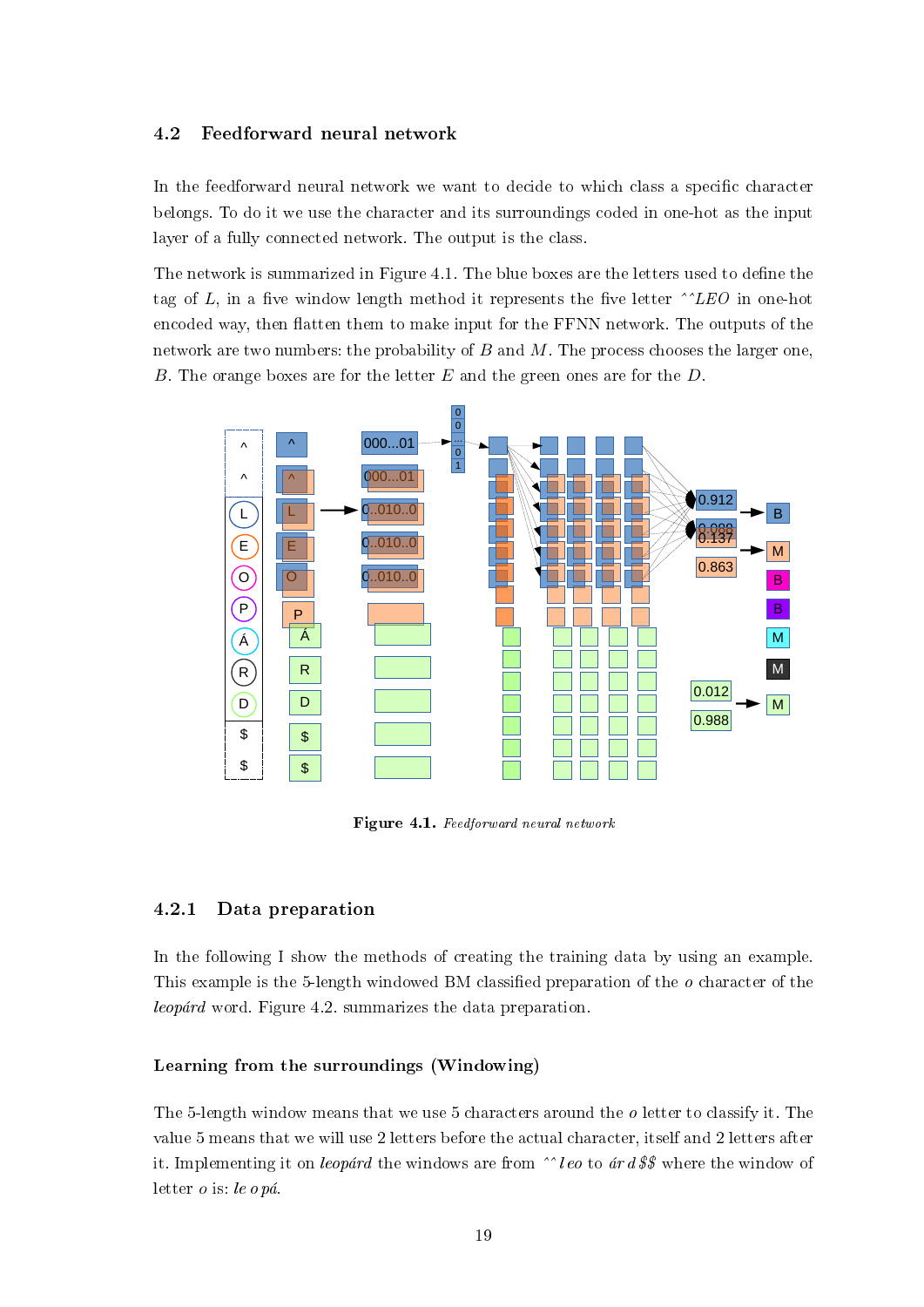<span id="page-20-0"></span>

Figure 4.2. Character preprocessing

Note that if the windows are out of the word's range we add  $\hat{ }$  character at the beginning of the word and \$ character at the end of it. We can see the paddings in Figure [4.1.](#page-19-2)

#### Labelling

To determine the labels of the training data I used the Hunspell's hyphenation algorithm. In this example it is the **BM** labelling, so the class of the letter  $o$  is B.

#### One-hot encoding

So far we have worked with characters but Keras trains on numbers so we have to represent the words as numbers. An effective way of doing so is the one-hot encoding. It means that we define a 37 length array for each letter in the word: each element of the array means one letter of the Hungarian characters (35 letters) or the beginning or ending characters. One-hot means that there is only one 1 in the array, the others are 0. For the letter a it is the first one and the character  $\rho$  it is the 18th.

Thus we have 5 characters in a window, we have (5, 37) shaped two-dimensional array.

The same encoding is used on the labels, B is the 0 and M is the 1.

#### Flattening

The final step before the training is flattening. From the two-dimensional array we create a reshaped one-dimensional. This means simply putting the characters after each other. So if we had the  $(5, 37)$  array, now we have the  $5 \cdot 37 = 185$  long 0,1 sequence with only 5 ones in it. And this is the training data.

In summary, from the *leopa* window we got a 185 long 0, 1 as the training input and [1,0] as the training output.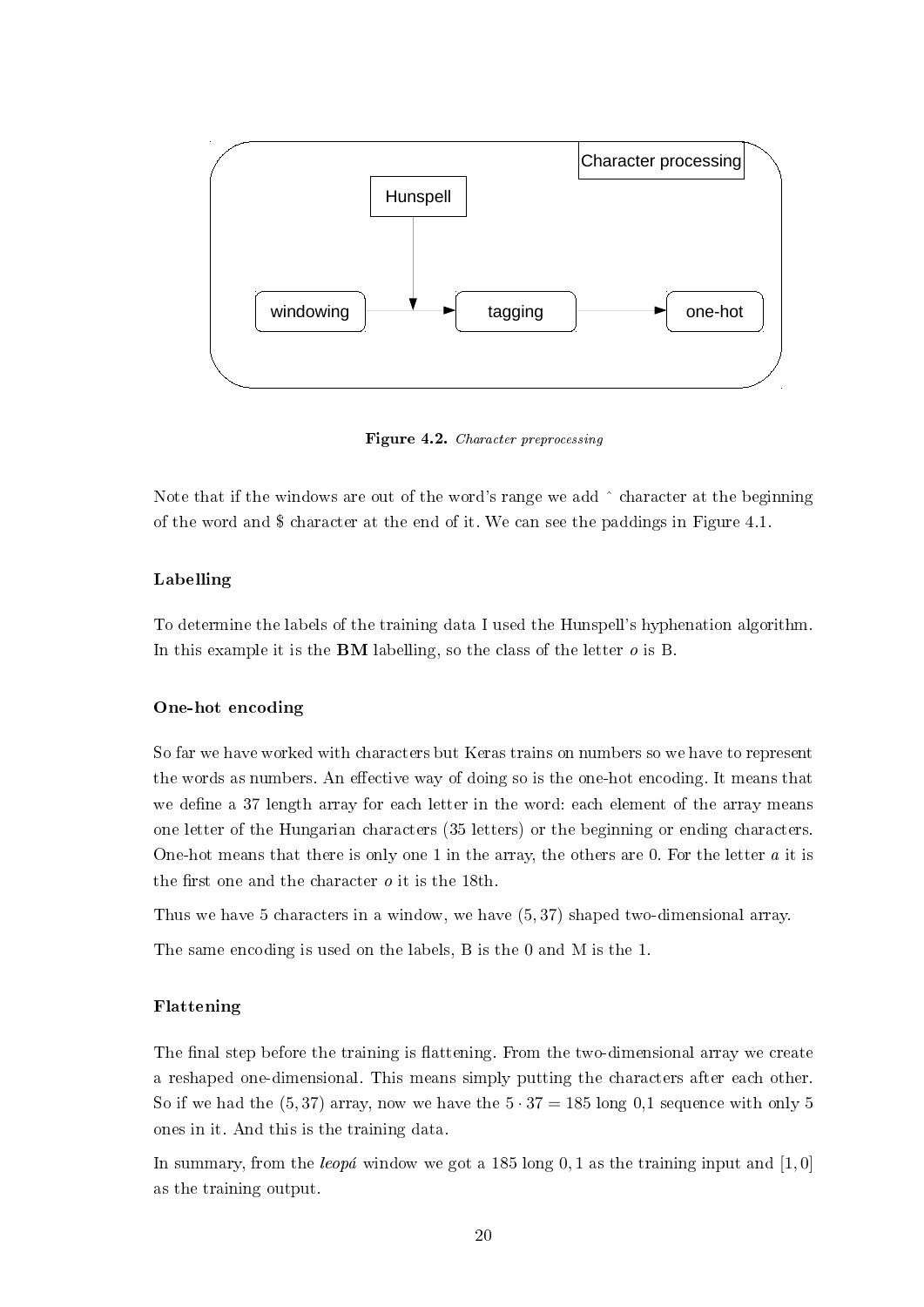#### <span id="page-21-0"></span>4.2.2 The model

<span id="page-21-2"></span>The neural network is a fully connected feedforward neural network. In the hyperparameter optimization along the window length I changed the number of hidden layers and the units in each hidden layer. The last layer has a softmax activation to approximate the values as probabilities. Figure [4.3.](#page-21-2) is the Keras visualization of the layers.



Figure 4.3. The FFNN model

In the training process I used *sigmoid* activation function and *adam* optimizer [\[11\]](#page-37-11).

#### <span id="page-21-1"></span>4.3 Train-, validation-, test data

In machine learning, it is a well-known paradigm to separate the training, validation and test data. While the neural network fits on a training data, its performance during the training is measured on a different, validation data. If we use early stopping, validation data is used to halt the training when it stopped improving on the validation data. The third part is the test data. It has not been used in the training method thus it provides an independent evaluation data. In the trainings I used the common 70-20-10 separation rate.

Figure [4.4.](#page-22-3) shows the following 3 methods of splitting the data words into 3 separate sets.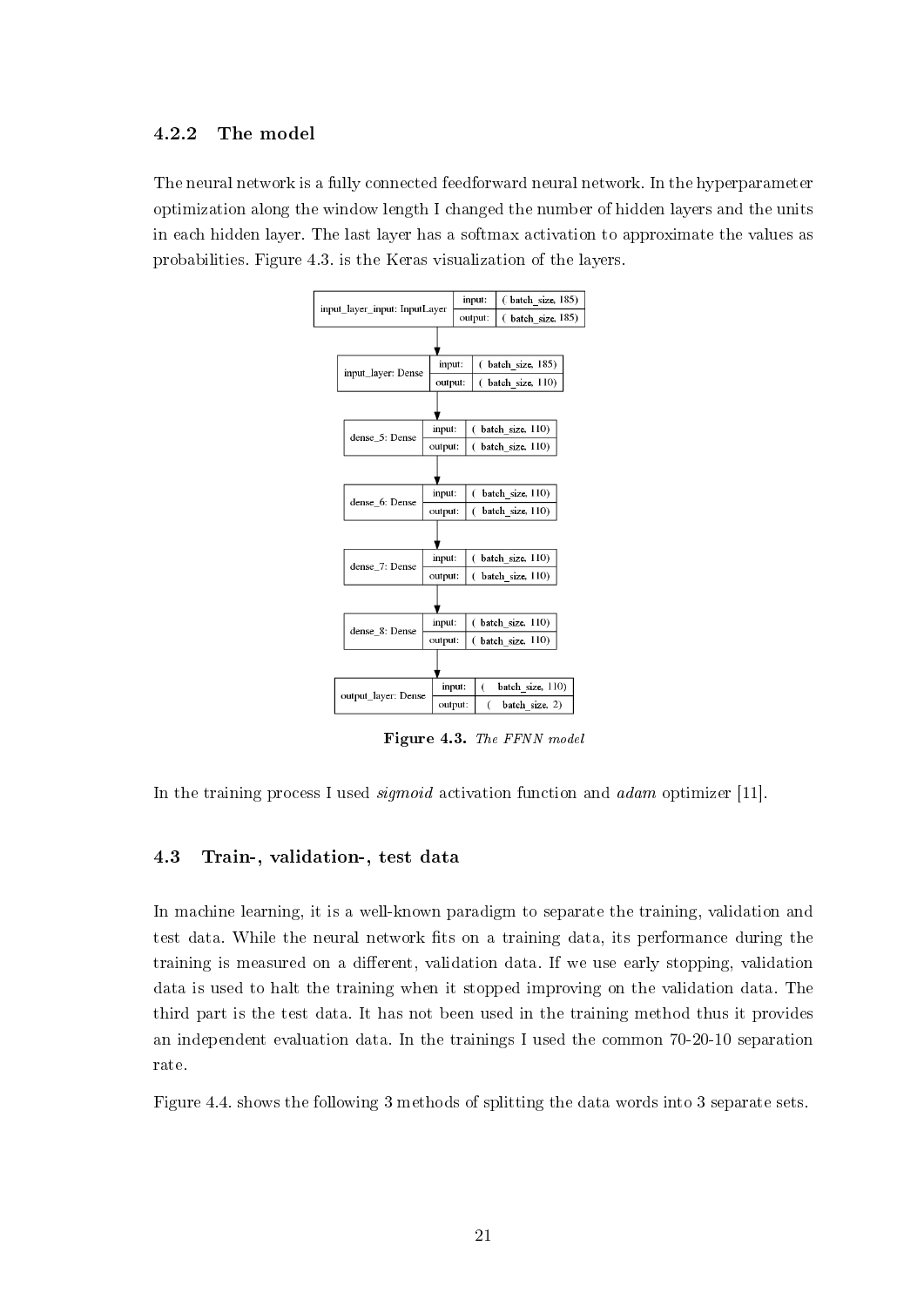<span id="page-22-3"></span>

3. Unique chars

Figure 4.4. The 3 methods of splitting train-validation-test data.

#### <span id="page-22-0"></span>4.3.1 Original method

In the first method I followed these steps: from the unique words of the dataset with the previously described way I created the train-ready data. Then I shuffled it and split into 3 parts. However it has two major problems.

#### <span id="page-22-1"></span>4.3.2 Unique words

Firstly, when we shuffle the windows *leopá* and *eopár* they can be in different sets. The second method prevents it. Here I separate the words first, so every word is in one of the 3 datasets. So there are unique and separated words in the sets. But later we would create windows thus there are windows appearing multiple times, and in different datasets.

#### <span id="page-22-2"></span>4.3.3 Unique characters

The third method focuses on the uniqueness of the {training window, label} pairs. However if a training window has an example when it is labelled with B and one with M and one of it went to the training set while the other was in the test set, it always makes an error at the evaluation.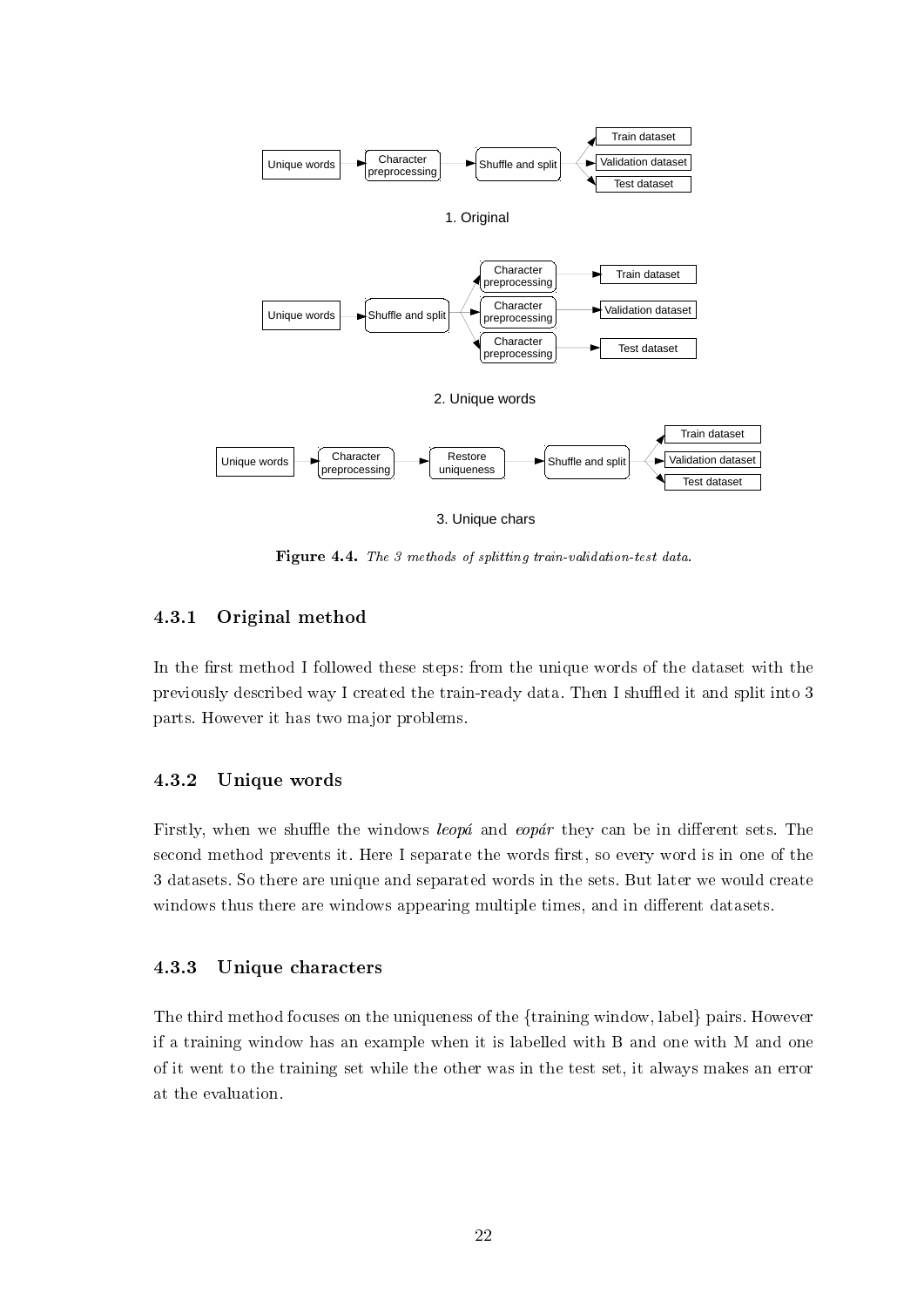#### <span id="page-23-0"></span>4.3.4 Conclusion

While the third method is the closest to an ideal setting, in a real situation it is quite unlikely to get an entirely new {training window, label} pair. However it is common to get a new word.

When we compare the FFNN network with CNN and LSTM ones, we separate the words first because the other two model uses it.

#### <span id="page-23-1"></span>4.4 Convolutional neural network

#### <span id="page-23-2"></span>4.4.1 Data preparation

For the CNN and LSTM networks the data preparation steps are the same. First, using the Hunspell hyphenation to define the labels, then filling the words to a fixed size with padding (the filling label is  $M$ ) and finally using the one-hot encoding method (Figure [4.5.](#page-23-5)).

<span id="page-23-5"></span>

Figure 4.5. CNN and LSTM data preparation

#### <span id="page-23-3"></span>4.4.2 The model

The model has two parts. The first one is the convolutional network and the second is a feedforward network. The convolutional layers have a stride one so it convolves all the characters. I optimized the kernel size (it is the same dimension as the window-length in the FFNN model), filter and hidden layer numbers. I used the Keras' built-in padding to prevent problems at the endings of the word. The model currently uses ReLU activation functions.

The feedforward part is a softmax layer for every character to get back the BM one-hot probabilities.

Figure [4.6.](#page-24-0) summarizes the CNN model.

#### <span id="page-23-4"></span>4.5 Long short-term memory

The LSTM network uses the same inputs as the CNN. I used biLSTM and optimized the unit and hidden layer numbers. At the output of the LSTM I inserted a feedforward network just as in the CNN one. The model summary of the LSTM network is in Figure [4.7.](#page-25-0)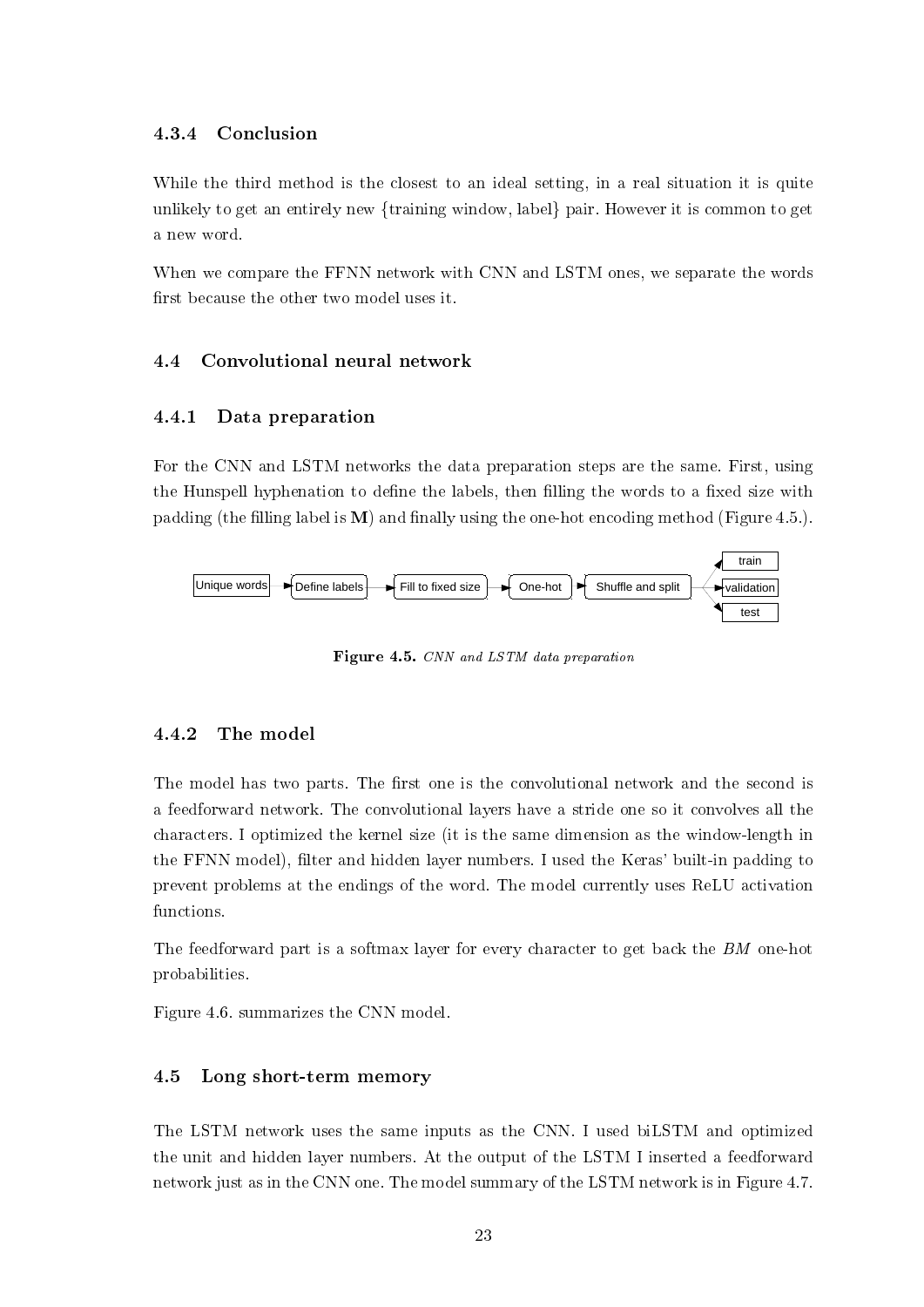<span id="page-24-0"></span>

Figure 4.6. CNN model summary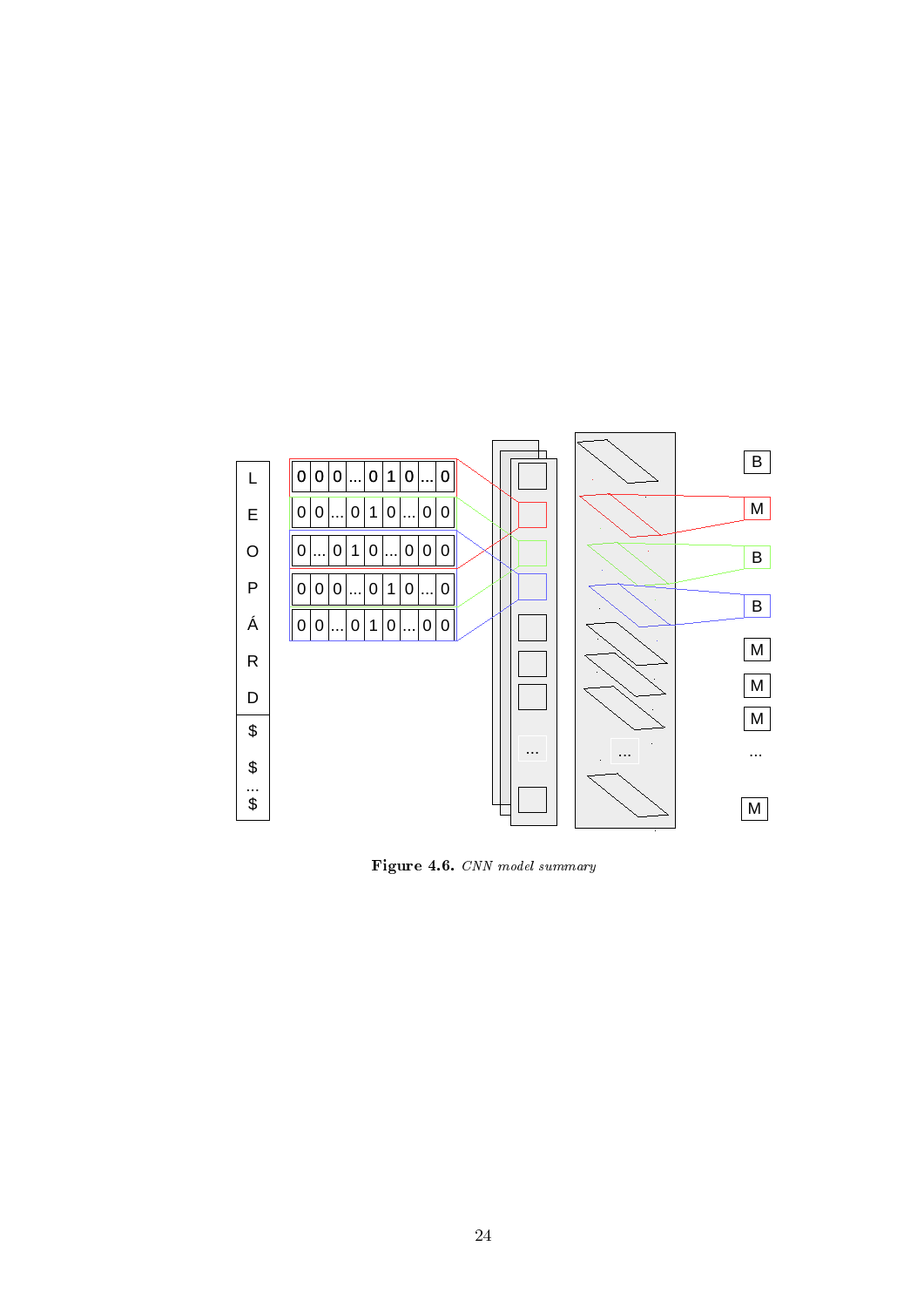<span id="page-25-0"></span>

Figure 4.7. Long Short-Term Memory network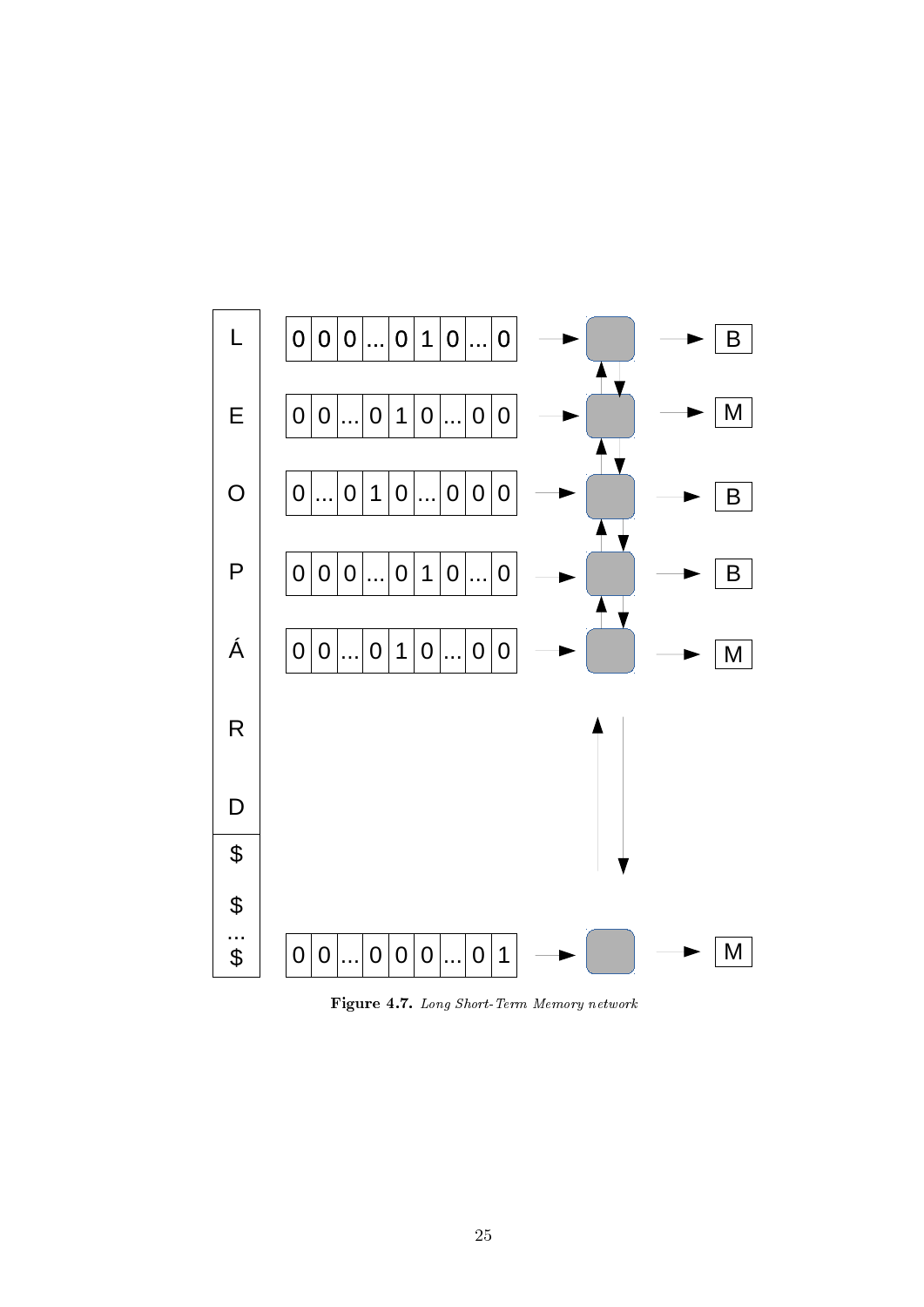### <span id="page-26-0"></span>Chapter 5

### Results

#### <span id="page-26-1"></span>5.1 Evaluation values

Val loss is the validation loss of the Keras model.

True positive sample is what has a **B** label in both the prediction of the model and the target (the Hunspell's hyphenation).

True negative sample has a M label as prediction and as target too.

False positive sample is predicted as **B** by the model but expected **M** by the dataset.

False negative is the opposite of false positive: the prediction is M and the target is B.

**Precision** is the rate of correct values among all positive results  $P = t_p/(t_p + f_p)$ .

**Recall** is the rate of predicted **B** values compared to all that should have been **B**,  $R =$  $t_p/(t_p + f_n)$ .

**F-Score** is the harmonic mean of precision and recall:  $F = 2 \frac{P \cdot R}{P + R}$ 

Word accuracy is the ratio of correctly labelled words among the test data.

#### <span id="page-26-2"></span>5.2 Feedforward neural network

I optimized around the window length, the layer number and the hidden unit numbers(Table [5.1.](#page-27-0)). The window-length was tested between three and eleven character. The layer number and hidden unit numbers were only optimized for five and seven windowlength and between 3 and 7 for the layer number and 80 to 130 for hidden units.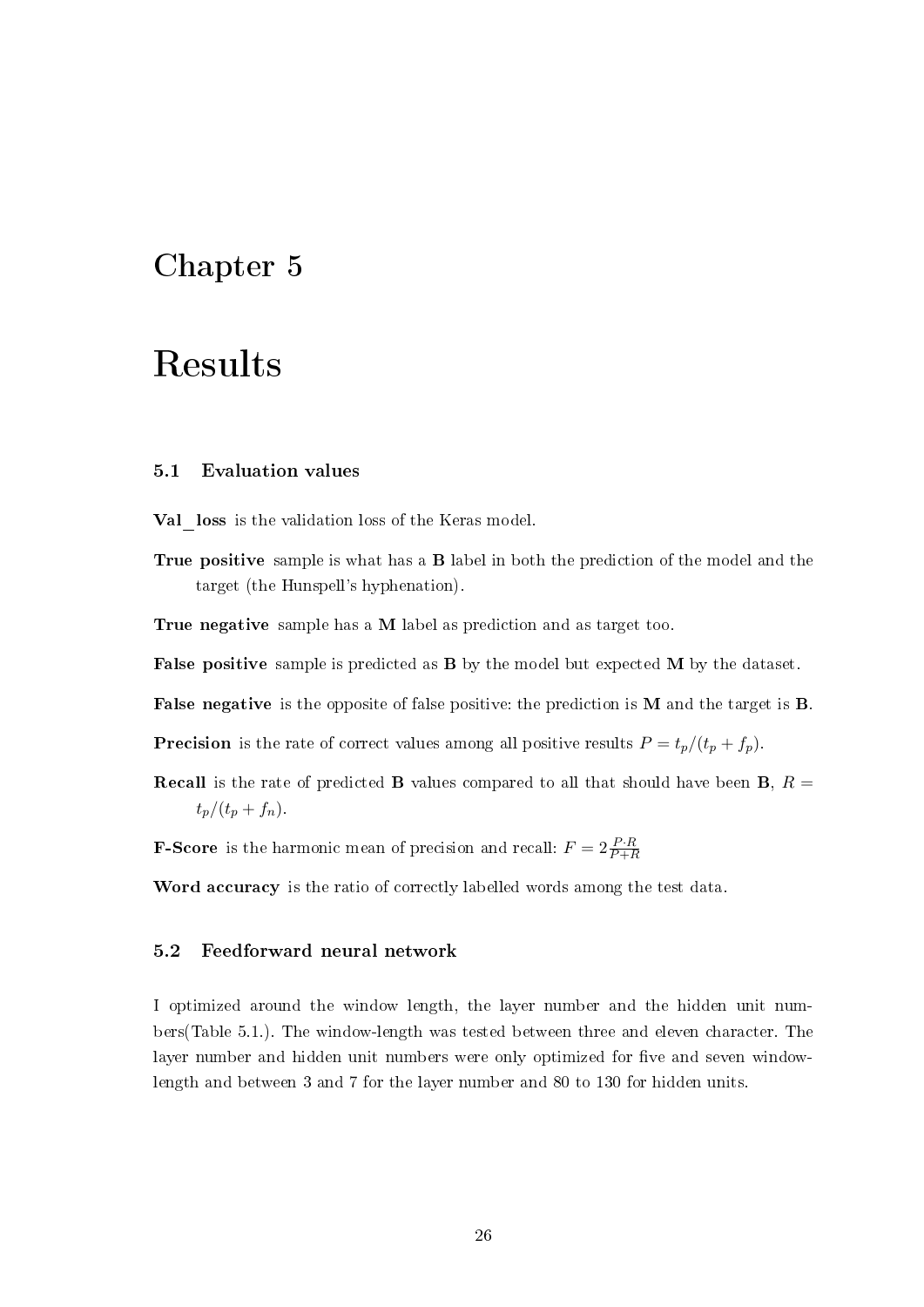<span id="page-27-0"></span>

| Window length             | Num layer      | hidden<br>Num    | Epochs           | Val<br>loss         |
|---------------------------|----------------|------------------|------------------|---------------------|
| $\overline{3}$            | $\overline{5}$ | 60               | $\overline{303}$ | 0.0916              |
| $\overline{\overline{3}}$ | $\overline{5}$ | 70               | $\overline{303}$ | 0.0916              |
| $\overline{\textbf{3}}$   | $\overline{5}$ | $\overline{80}$  | $\overline{229}$ | 0.0916              |
| $\overline{3}$            | $\overline{5}$ | $\overline{90}$  | $\overline{252}$ | 0.0914              |
| $\overline{\overline{3}}$ | $\overline{5}$ | $\overline{100}$ | 196              | $0.\overline{0928}$ |
| $\overline{3}$            | $\overline{5}$ | $\overline{110}$ | 249              | 0.0913              |
| $\overline{5}$            | $\overline{5}$ | 60               | $\overline{222}$ | 0.0406              |
| $\overline{5}$            | $\overline{5}$ | $\overline{70}$  | $\overline{202}$ | 0.0397              |
| $\overline{5}$            | $\overline{5}$ | $\overline{80}$  | 222              | 0.0421              |
| $\overline{5}$            | $\overline{5}$ | $\overline{90}$  | 214              | 0.0399              |
| $\overline{5}$            | $\overline{5}$ | 100              | 198              | 0.0395              |
| $\overline{5}$            | $\overline{5}$ | 110              | 190              | 0.0400              |
| 7                         | $\overline{5}$ | 60               | 133              | 0.0385              |
| $\overline{7}$            | $\overline{5}$ | 70               | 131              | 0.0425              |
| $\overline{7}$            | $\overline{5}$ | $\overline{80}$  | 147              | 0.0443              |
| 7                         | $\overline{5}$ | $\overline{90}$  | 149              | 0.0387              |
| 7                         | $\overline{5}$ | 100              | $\overline{137}$ | 0.0381              |
| 7                         | $\overline{5}$ | $\overline{110}$ | 136              | 0.0393              |
| 9                         | $\overline{5}$ | $\overline{60}$  | $\overline{121}$ | $0.\overline{0390}$ |
| $\overline{9}$            | $\overline{5}$ | $\overline{70}$  | $\overline{119}$ | $0.\overline{0432}$ |
| $\overline{9}$            | $\overline{5}$ | $\overline{80}$  | $\overline{125}$ | 0.0413              |
| $\overline{9}$            | $\overline{5}$ | $\overline{90}$  | $\overline{118}$ | 0.0393              |
| $\overline{9}$            | $\overline{5}$ | $\overline{100}$ | $\overline{116}$ | 0.0383              |
| $\overline{9}$            | $\overline{5}$ | $\overline{110}$ | 126              | 0.0397              |
| $\overline{11}$           | $\overline{5}$ | $\overline{60}$  | $\overline{112}$ | 0.0454              |
| $\overline{11}$           | $\overline{5}$ | $\overline{70}$  | $\overline{111}$ | 0.0408              |
| $\overline{11}$           | $\overline{5}$ | $\overline{80}$  | 119              | 0.0457              |
| $\overline{11}$           | $\overline{5}$ | $\overline{90}$  | $\overline{99}$  | 0.0436              |
| $\overline{11}$           | $\overline{5}$ | $\overline{100}$ | $\overline{103}$ | 0.0401              |
| $\overline{11}$           | $\overline{5}$ | $\overline{110}$ | $\overline{98}$  | 0.0412              |

Table 5.1. FFNN window length optimization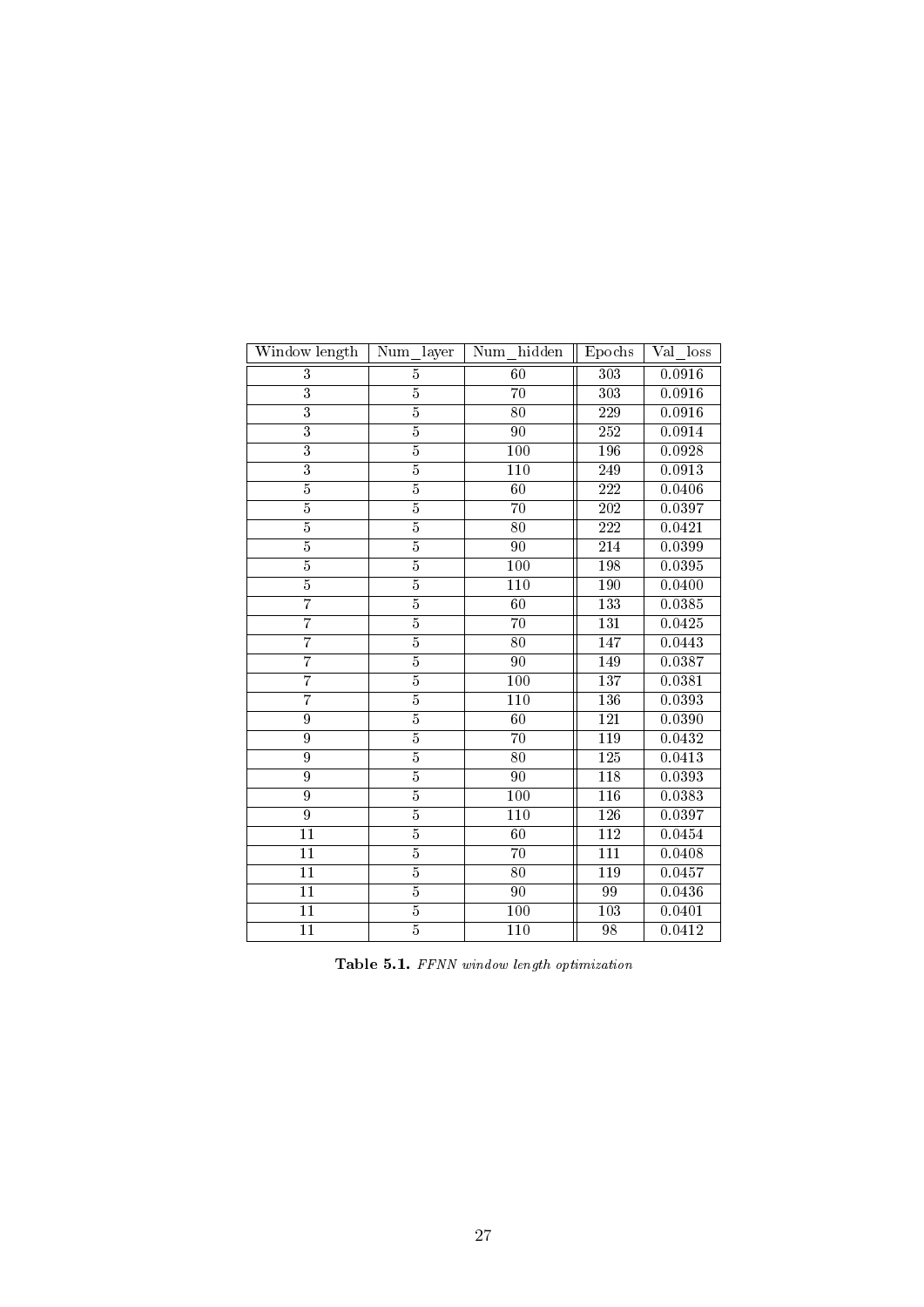#### <span id="page-28-0"></span>5.3 Convolutional neural network

<span id="page-28-3"></span>First I optimized the numbers of hidden units and the kernel size. After a few run, the optimum of the kernel size showed to be around 10 character so I optimized the layer number and the numbers of hidden units only for 6-10 kernel size it (Table [5.2.](#page-28-3)).

| Num layers     | Num hidden        | Kernel size     | F-score | Word accuracy |
|----------------|-------------------|-----------------|---------|---------------|
| 1              | $\overline{512}$  | 6               | 98.63%  | 93.30%        |
| $\overline{1}$ | $\overline{512}$  | $\overline{8}$  | 98.77%  | 94.07%        |
| $\overline{1}$ | $\overline{512}$  | $\overline{10}$ | 98.71%  | 93.70%        |
| $\mathbf{1}$   | 1024              | $\overline{6}$  | 98.78%  | 94.10%        |
| $\overline{1}$ | 1024              | $\overline{8}$  | 98.79%  | $94.08\%$     |
| $\mathbf{1}$   | 1024              | $\overline{10}$ | 98.86%  | 94.52%        |
| $\overline{1}$ | $\overline{2048}$ | $\overline{6}$  | 98.75%  | 93.85%        |
| $\overline{1}$ | 2048              | $\overline{8}$  | 98.85%  | 94.42%        |
| $\overline{1}$ | 2048              | $\overline{10}$ | 98.84%  | 94.40%        |
| $\overline{2}$ | 512               | $\overline{6}$  | 98.92%  | 94.68%        |
| $\overline{2}$ | $\overline{512}$  | $\overline{8}$  | 98.84%  | 94.41%        |
| $\overline{2}$ | $\overline{512}$  | 10              | 98.79%  | 94.23%        |
| $\overline{2}$ | 1024              | $\overline{6}$  | 98.96%  | 94.96%        |
| $\overline{2}$ | 1024              | $\overline{8}$  | 99.01%  | 95.28%        |
| $\overline{2}$ | 1024              | $\overline{10}$ | 98.90%  | 94.92%        |
| $\overline{2}$ | 2048              | $\overline{6}$  | 99.03%  | 95.25%        |
| $\overline{2}$ | 2048              | $\overline{8}$  | 98.99%  | 95.14%        |
| $\overline{2}$ | 2048              | $\overline{10}$ | 98.92%  | 94.91%        |
| $\overline{3}$ | 512               | $\overline{6}$  | 98.77%  | 94.10%        |
| $\overline{3}$ | 512               | $\overline{8}$  | 98.68%  | 93.71%        |
| $\overline{3}$ | $\overline{512}$  | 10              | 98.39%  | 92.14%        |
| $\overline{3}$ | 1024              | $\overline{6}$  | 98.88%  | 94.54%        |
| $\overline{3}$ | 1024              | $\overline{8}$  | 98.81%  | 94.24%        |
| $\overline{3}$ | 1024              | $\overline{10}$ | 98.64%  | 93.82%        |
| $\overline{3}$ | 2048              | $\overline{6}$  | 98.92%  | 94.64%        |
| $\overline{3}$ | 2048              | $\overline{8}$  | 98.76%  | 94.18%        |

Table 5.2. CNN hyper-parameter optimization

#### <span id="page-28-1"></span>5.4 Long short-term memory

The LSTM network was the most sensitive to the change of the LSTM layer number (Table [5.3.](#page-29-0)).

#### <span id="page-28-2"></span>5.5 The 3 model

Table [5.4.](#page-29-1) illustrates a rerun of the models with highest F-score. The hyper-parameters: FFNN: 3 layers of 130 units and a window length of 7. CNN: 2 CNN layers with 1024 hidden units and a kernel size of 8. LSTM: 2 layer of 128 units.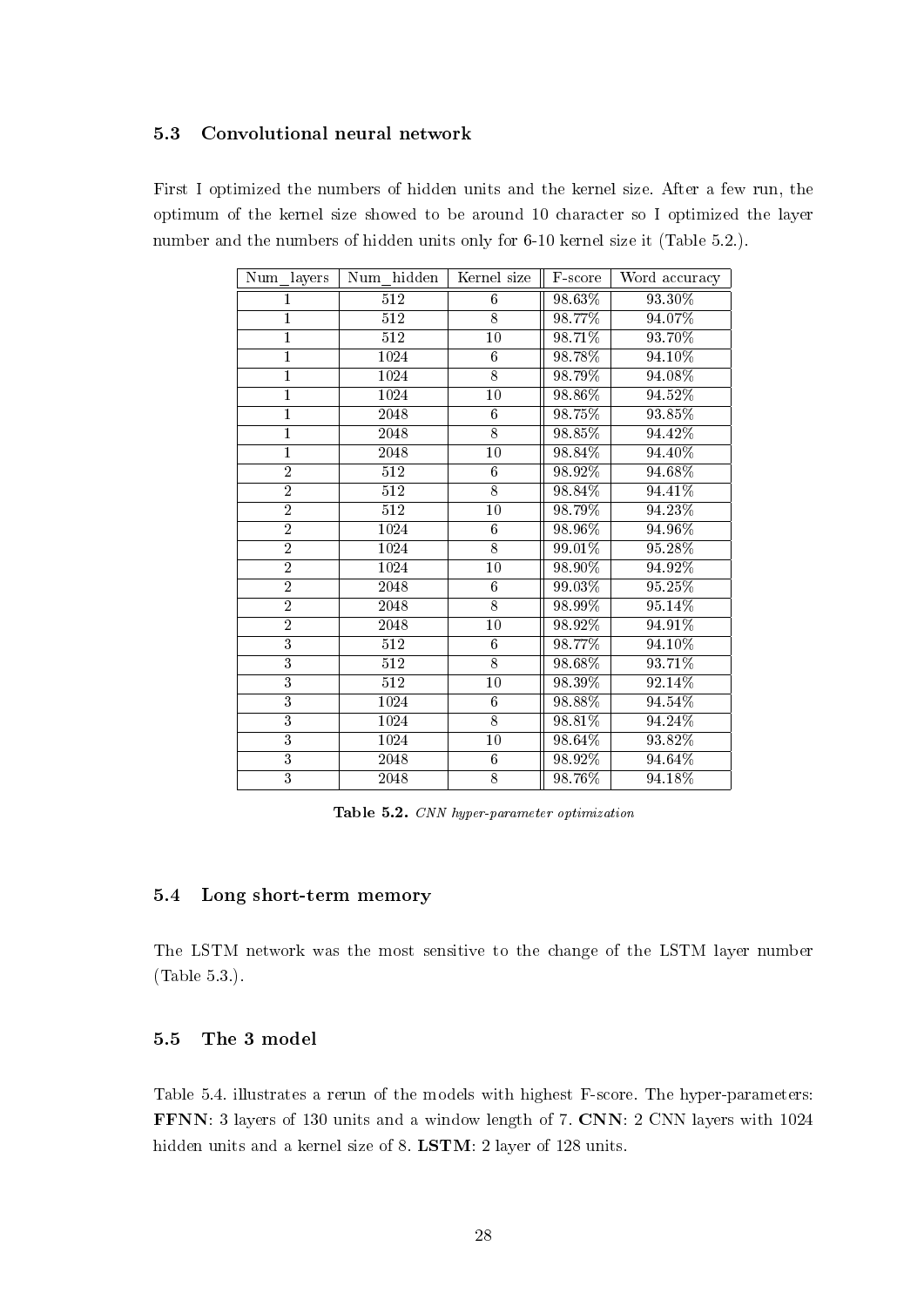<span id="page-29-0"></span>

| Num layers     | Num hidden      | Precision | Recall    | F-score   | Word accuracy |
|----------------|-----------------|-----------|-----------|-----------|---------------|
| 1              | 8               | $50.33\%$ | 75.61%    | 60.43%    | 0.72%         |
| 1              | 16              | 50.32%    | 75.67%    | 60.45%    | 0.72%         |
| 1              | 32              | $50.33\%$ | 75.64%    | 60.44%    | 0.72%         |
| 1              | 64              | $50.33\%$ | 75.63%    | 60.44%    | 0.72%         |
| $\mathbf{1}$   | 128             | $50.34\%$ | $75.64\%$ | $60.45\%$ | 0.72%         |
| 1              | 256             | $50.33\%$ | 75.64%    | 60.44%    | 0.72%         |
| $\overline{2}$ | 8               | $42.55\%$ | 75.41%    | 54.41%    | $0.00\%$      |
| $\overline{2}$ | $\overline{16}$ | 97.09%    | 99.05%    | 98.06%    | 91.73%        |
| $\overline{2}$ | 32              | $95.95\%$ | 98.59%    | 97.25%    | 88.71%        |
| $\overline{2}$ | 64              | 97.52%    | 98.93%    | 98.22%    | 92.63%        |
| $\overline{2}$ | 128             | 97.99%    | 99.18%    | 98.58%    | 93.90%        |
| $\overline{2}$ | 256             | 97.77%    | 99.22%    | 98.49%    | 93.37%        |
| $\overline{3}$ | 8               | $54.23\%$ | 99.29%    | 70.15%    | 11.71%        |
| $\overline{3}$ | 16              | $64.65\%$ | 97.48%    | $77.74\%$ | 29.34%        |
| 3              | 32              | 99.94%    | 31.43%    | 47.82%    | 7.54%         |
| 3              | 64              | $54.95\%$ | 99.74%    | 70.86%    | 11.70%        |
| $\overline{3}$ | 128             | $60.53\%$ | 98.87%    | $75.09\%$ | 11.57%        |
| $\overline{3}$ | 256             | $55.52\%$ | $98.60\%$ | 71.04%    | 12.62%        |
| $\overline{3}$ | 512             | 43.75%    | 99.78%    | 60.83%    | $0.59\%$      |

Table 5.3. LSTM hyper-parameter optimization

<span id="page-29-1"></span>

| Model       | Kernel                   | Lavers | Hidden | Epochs | Precision | Recall    | F-score   | Word accuracy |
|-------------|--------------------------|--------|--------|--------|-----------|-----------|-----------|---------------|
| <b>FFNN</b> |                          |        | 150    | 103    | 98.17%    | 99.11\%   | 98.64%    | 93.57%        |
| CNN         |                          |        | 1024   |        | 98.37%    | 99.27%    | 98.81%    | 94.45%        |
| <b>LSTM</b> | $\overline{\phantom{a}}$ |        | 128    | 66     | 97.68%    | $99.16\%$ | $98.42\%$ | 93.13\%       |

Table 5.4. The three model that performed the best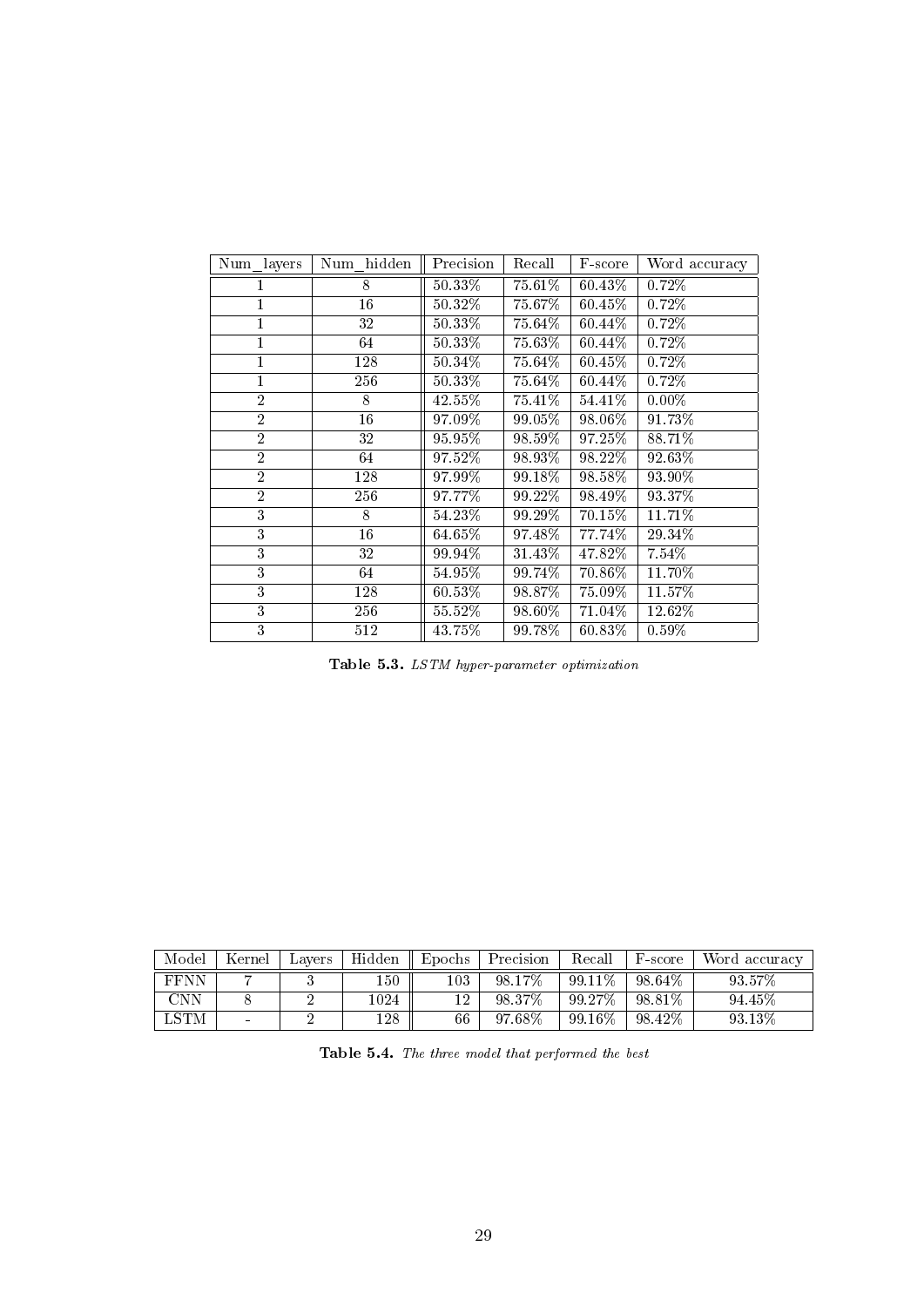### <span id="page-30-0"></span>Chapter 6

## Evaluation

In the [5.5.](#page-28-2) section I showed 3 models trained in the same data. The following error analysis is based on those models. Figure [6.1.](#page-30-2) represents the models' overall performance on the 8191 test words. As we can see, if we uses all three models with the majority rule, 94.3% of the words can be hyphenated correctly (however the CNN network itself achieves a better performance with 94.45%).

<span id="page-30-2"></span>

Figure 6.1. Model performance

#### <span id="page-30-1"></span>6.1 Error categorization

After the rerun, I manually tested the errors and grouped them into categories. These categories are: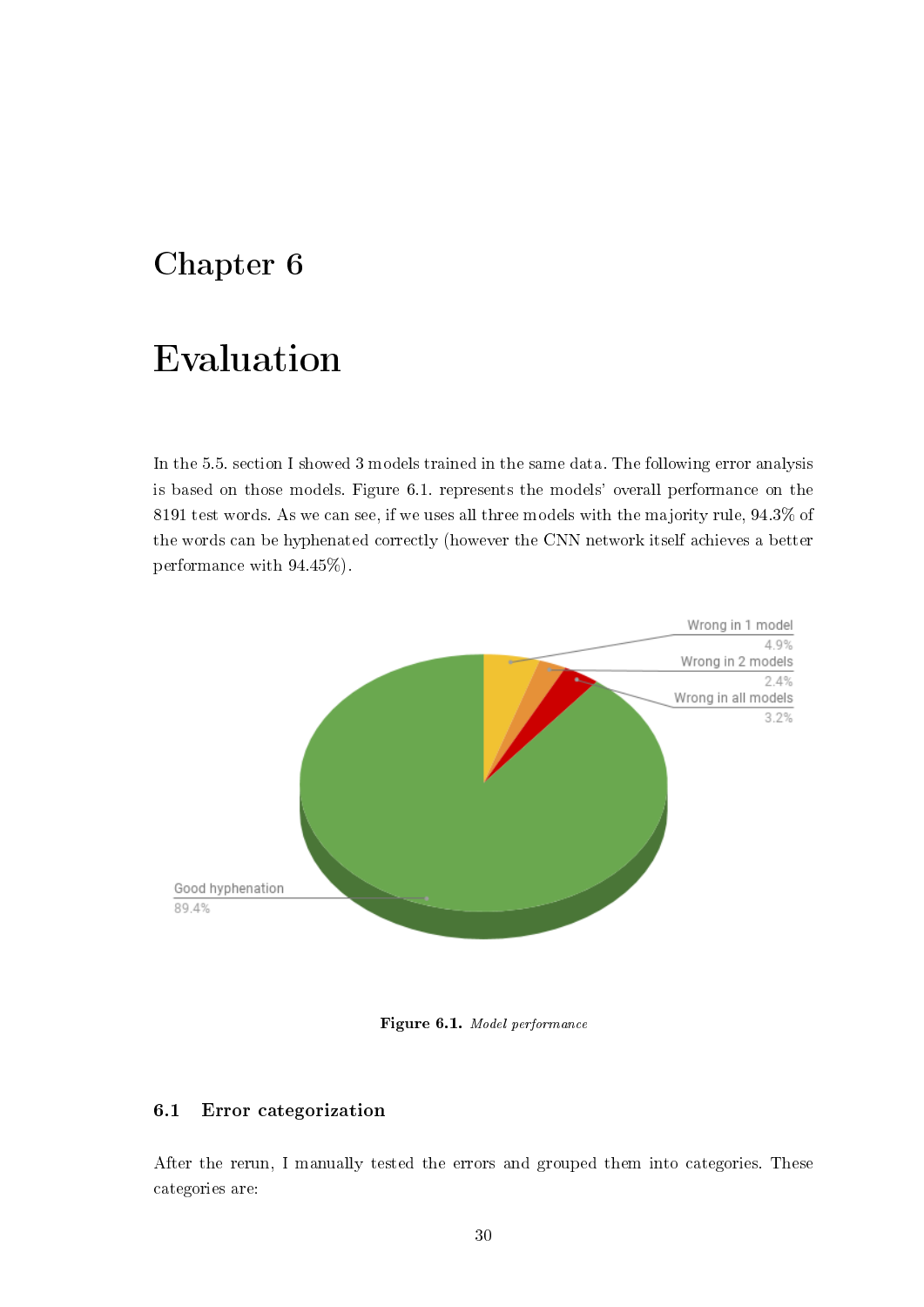Non-hungarian word is which I recognized as a word but not Hungarian.

Compound word

Non-hyphenated part has a hyphen missing because of Hunspell's typesetting goals.

Wrong target Hunspell misses the hyphenation.

Not (a) word are mostly mistyped Hungarian words like *elol*.

**Other** words not filling the above categories.

[6.1.](#page-31-1) Table shows category distribution among all the words (perfectly predicted words as well as missed ones). Note that one word can be in multiple categories.

<span id="page-31-1"></span>

| Category            | Distribution | Example (Hunspell's hyphenation) |
|---------------------|--------------|----------------------------------|
| Non-Hungarian word  |              | obsta-c-les                      |
| Compound word       | 21           | ak-ció-film                      |
| Non-hyphenated part | 8            | ak-ció-film                      |
| Wrong target        |              | diszk-ri-mi-na-tív               |
| Not word            | 4            | el-er-ni                         |
| Others              | 59           |                                  |

Table 6.1. Error categories among 100 randomly chosen words

#### <span id="page-31-0"></span>6.2 Model performance

I collected all the errors of the three models and manually inserted 200 words into the error categories. Figure [6.2.](#page-32-0) shows the category distribution of the errors for each model and among the errors.

As we can see, over half of the errors are caused by using a Hungarian hyphenation algorithm on a non-Hungarian word. While Table [6.1.](#page-31-1) says that only 11% of the words are non-Hungarian, half of the errors can be tracked back to them. If we compare it with the data of Table [5.4.](#page-29-1) where we saw that only 6% of the words are hyphenated badly we can conclude that half of this 6% is caused by non-Hungarian words so 3% of every word is miss-hyphenated non-Hungarian word. From this point of view the 11% contribution of all non-Hungarian words says that 27% of all non-Hungarian words in the test set are hyphenated wrongly.

In the next figure  $(6.3.)$  $(6.3.)$ , I visualized the three models' performance in each categories. So in this figure we can see the percentage of missed words by the models, where the  $100\%$  is the amount of wrong word in the category. The last column shows the 3 models' distribution of hyphenation misses. As we can see, the Hunspell's typesetting error (Non-hyphenated  $part$ ) had the worst effect on the LSTM network.

Note that there was only one word in the *wrong target* category.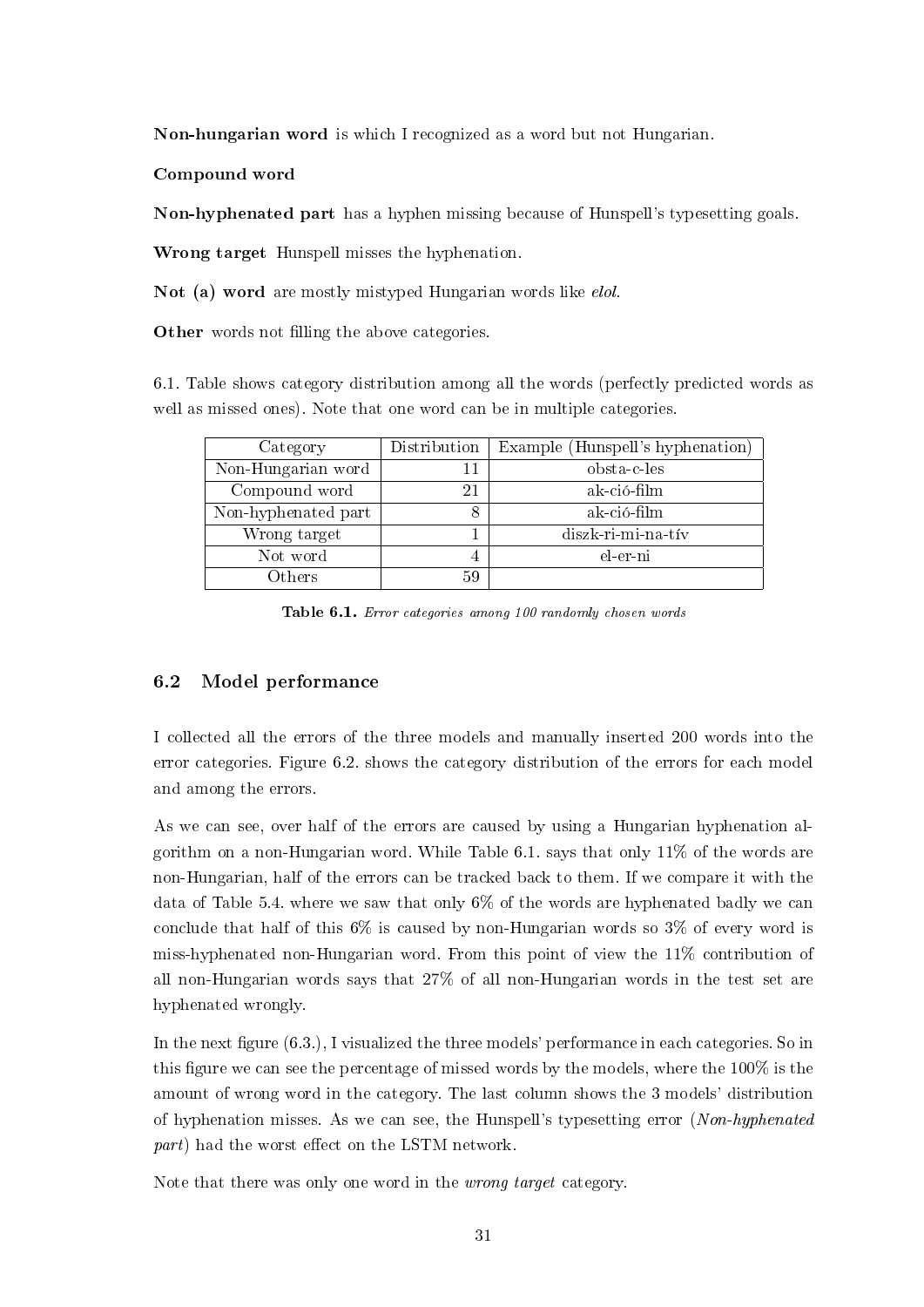<span id="page-32-0"></span>

Figure 6.2. Missed hyphenations by error categories

<span id="page-32-1"></span>

Figure 6.3. Model performance by categories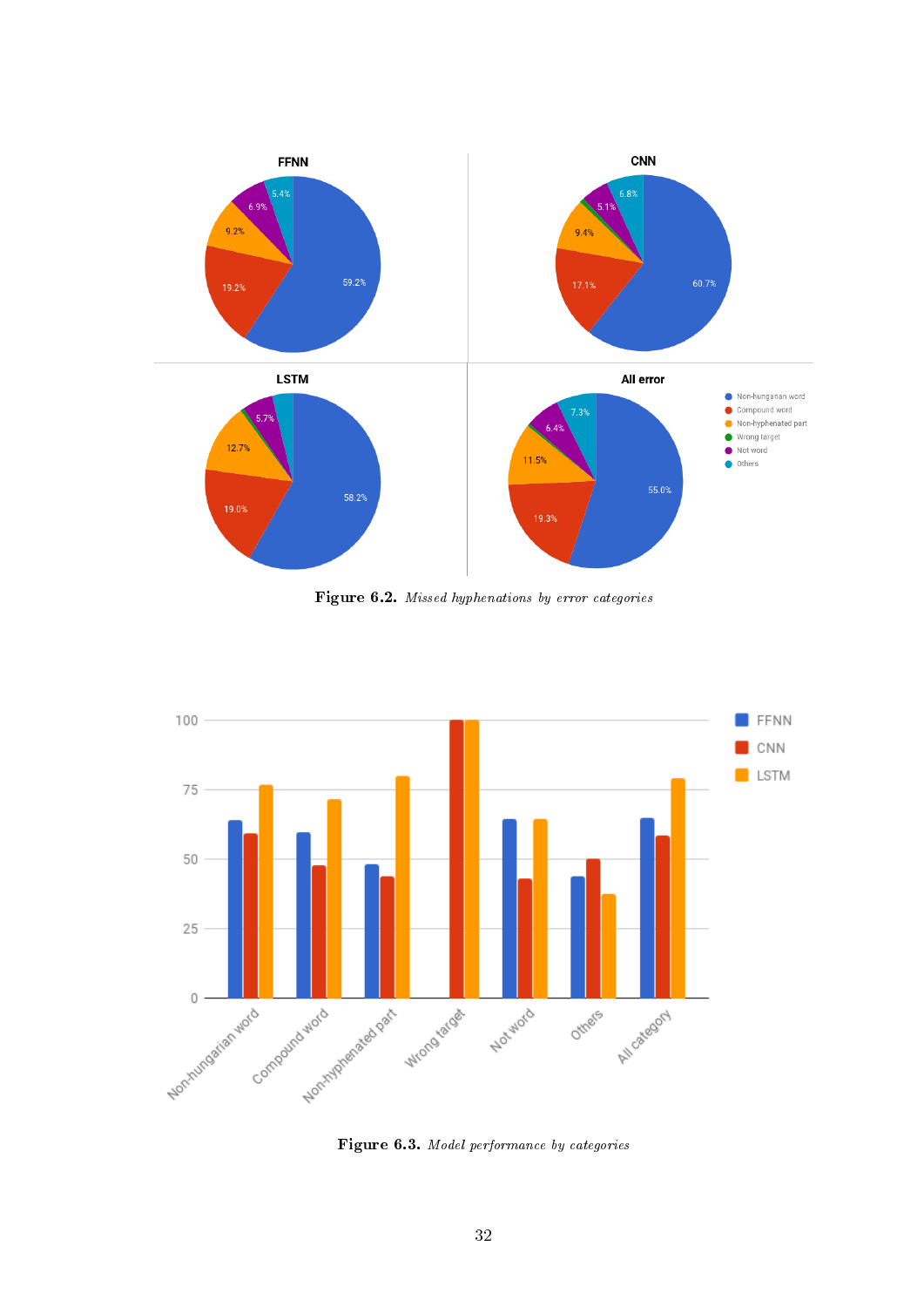#### <span id="page-33-0"></span>6.3 Further research

There are many ways to improve the hyphenation algorithm. In the future I am intent to do two things.

#### <span id="page-33-1"></span>6.3.1 Multilingual hyphenation algorithm

As we saw, the hyphenation algorithm tends to make a mistake in non-Hungarian words. In Hunspell, the writer has to chose the language of the hyphenation but I believe that the deep learning based algorithm can achieve it in the same network with a mixed dataset of multilingual words.

#### <span id="page-33-2"></span>6.3.2 Non-standard hyphenation

The algorithm described above cannot handle the non-standard hyphenations because it is a character tagging algorithm but I think that other models can solve this problem too.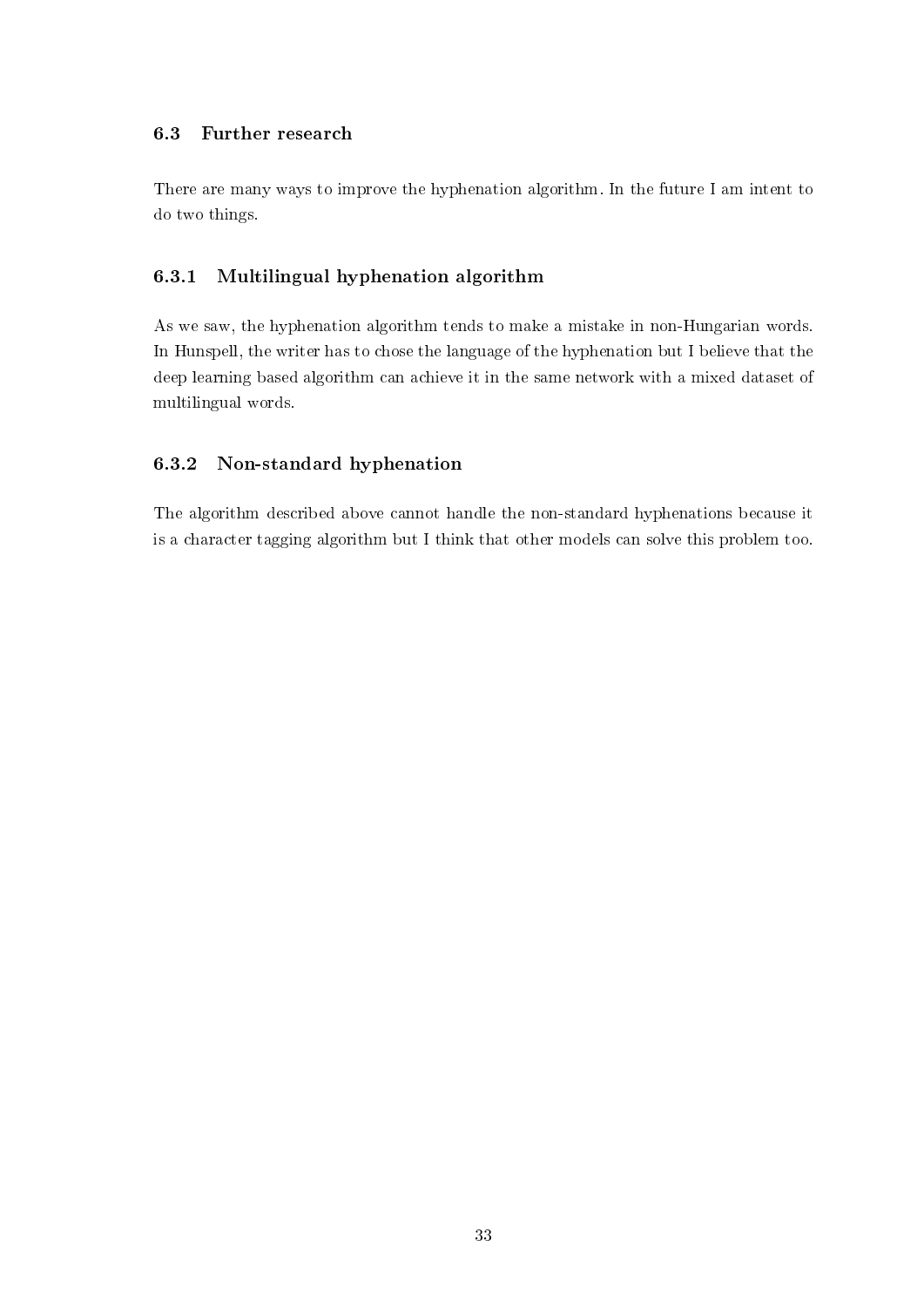## <span id="page-34-0"></span>Conclusion

In this thesis, a deep learning based hyphenation algorithm was introduced. The thesis presents the currently used hyphenation algorithms. Three neural network models were described: the Feedforward Neural Network (FFNN), the Convolutional Neural Network (CNN) and the Long Short-Term Memory network (LSTM).

The paper shows a method for words to be used in the networks and implements the three models for the hyphenation problem. The networks described in the paper achieve around 98% precision, over 99% recall and about 98.5% F-score in terms of inserting hyphens between characters in Hungarian words. Hyphenation of whole Hungarian words is 95% accurate.

The thesis evaluates the errors of the networks by categorizing them into error groups and adumbrate a possible way of improving the accuracy with multi-lingual hyphenation.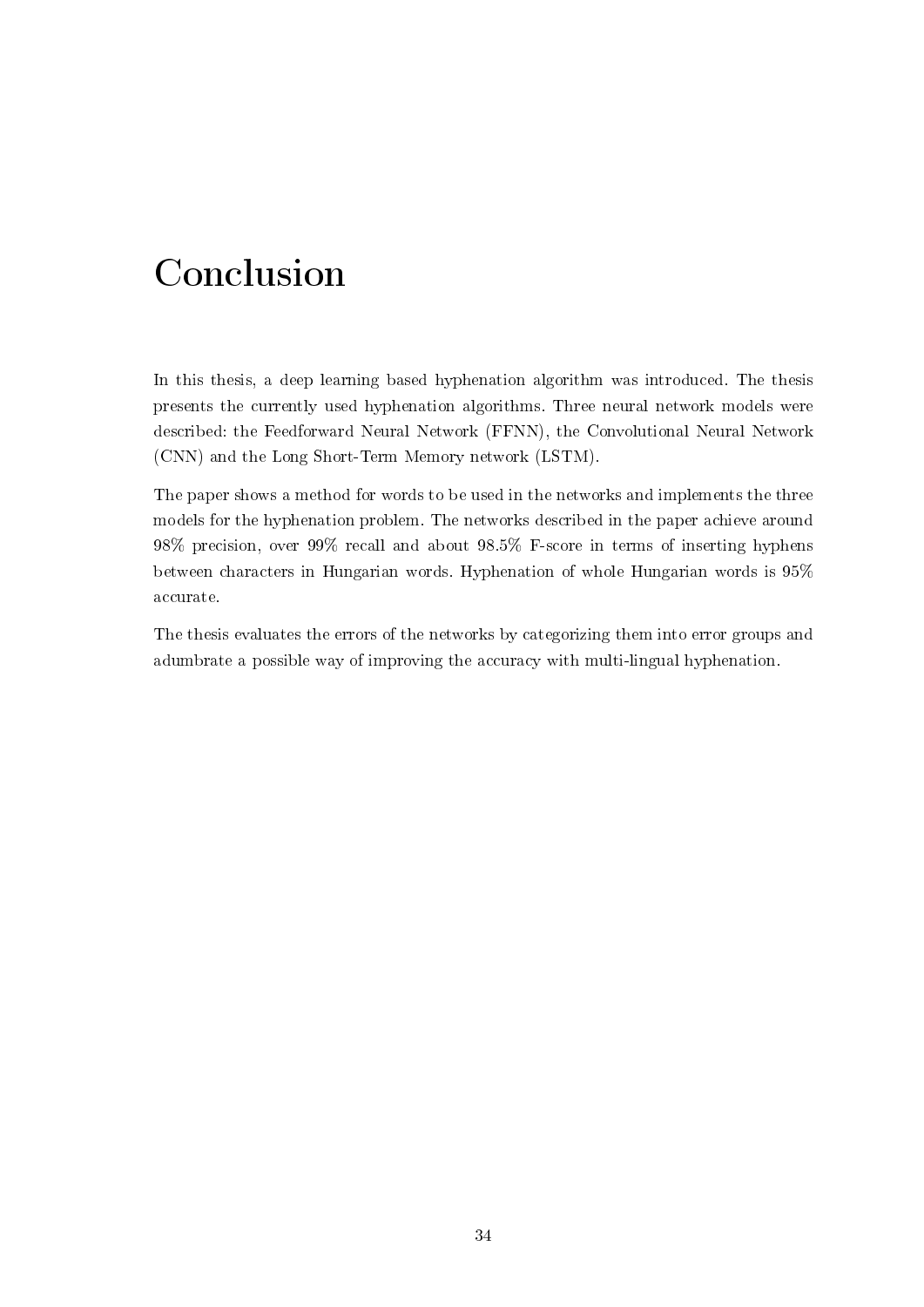# <span id="page-35-0"></span>List of Figures

| 1.1 | The hyphenation of 'hyphenation' by Liang's algorithm 8                                                                                                                                                                        |        |
|-----|--------------------------------------------------------------------------------------------------------------------------------------------------------------------------------------------------------------------------------|--------|
| 2.1 |                                                                                                                                                                                                                                |        |
| 2.2 | Basics of Convolutional Neural Network (CNN) 13                                                                                                                                                                                |        |
| 23  | Basics of Long short-term memory (LSTM) 14                                                                                                                                                                                     |        |
| 4.1 |                                                                                                                                                                                                                                |        |
| 4.2 | Character preprocessing $\ldots \ldots \ldots \ldots \ldots \ldots \ldots \ldots \ldots \ldots \ldots 20$                                                                                                                      |        |
| 4.3 |                                                                                                                                                                                                                                |        |
| 4.4 |                                                                                                                                                                                                                                |        |
| 4.5 |                                                                                                                                                                                                                                |        |
| 4.6 | CNN model summary resources and contract the contract of the contract of $24$                                                                                                                                                  |        |
| 4.7 |                                                                                                                                                                                                                                | 25     |
| 6.1 | Model performance research and containing a series of the contact of the contact of the contact of the contact of the contact of the contact of the contact of the contact of the contact of the contact of the contact of the | 30     |
| 6.2 |                                                                                                                                                                                                                                | $32\,$ |
| 6.3 |                                                                                                                                                                                                                                | 32     |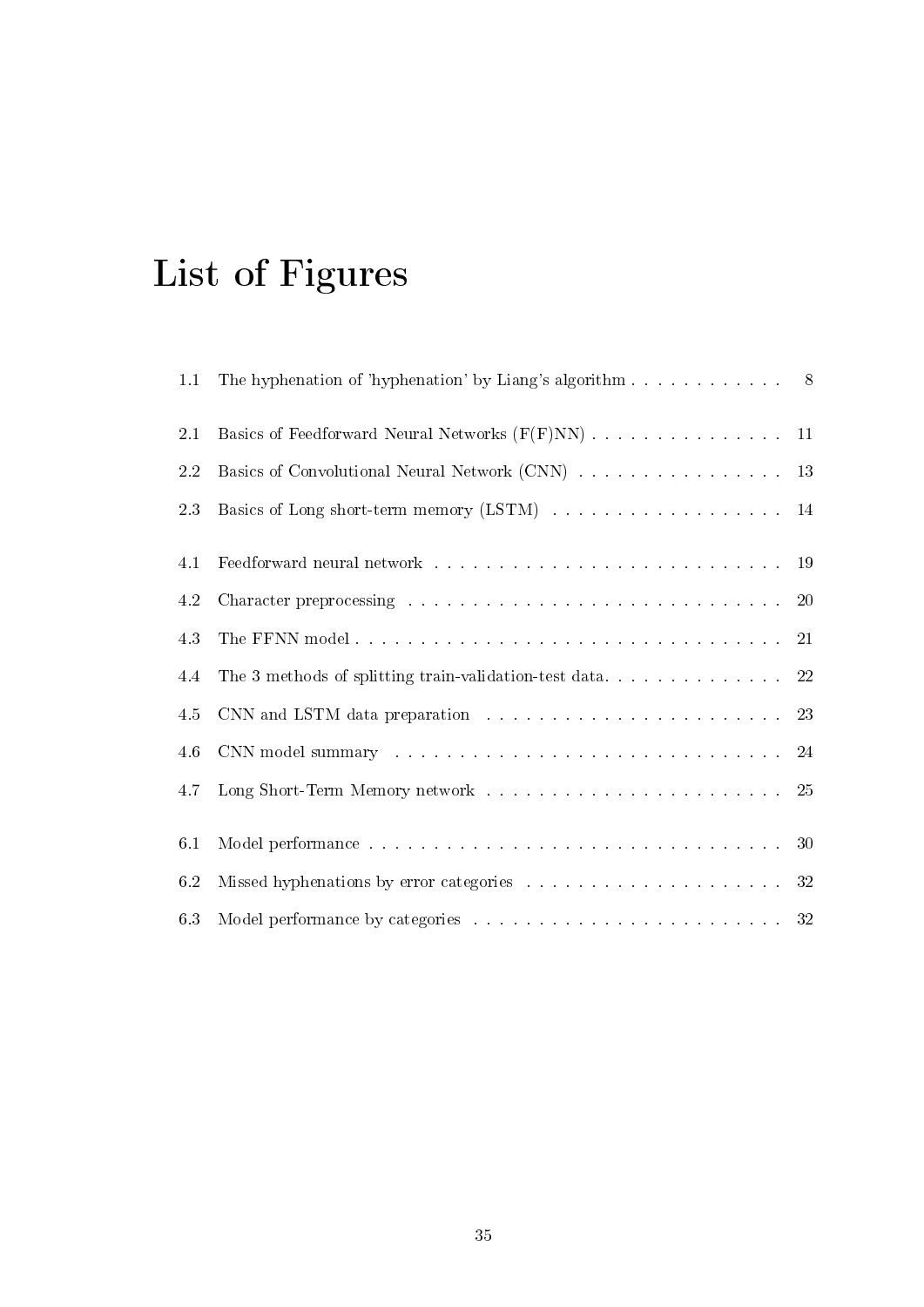## <span id="page-36-0"></span>List of Tables

| 1.1 | The hyphenation of 'hyphenation' by Liang's algorithm 9                                                                                                                                                                        |  |
|-----|--------------------------------------------------------------------------------------------------------------------------------------------------------------------------------------------------------------------------------|--|
| 1.2 |                                                                                                                                                                                                                                |  |
| 3.1 |                                                                                                                                                                                                                                |  |
| 3.2 |                                                                                                                                                                                                                                |  |
| 33  | Non-Hungarian characters in the data set with a set of the set of the set of the set of the set of the set of the set of the set of the set of the set of the set of the set of the set of the set of the set of the set of th |  |
| 3.4 | Words out of the fixed length the contract of the fixed length to the contract of the fixed length to the contract of the fixed length of the contract of the fixed length of the contract of the fixed length of the fixed le |  |
| 5.1 |                                                                                                                                                                                                                                |  |
| 5.2 |                                                                                                                                                                                                                                |  |
| 53  |                                                                                                                                                                                                                                |  |
|     | 5.4 The three model that performed the best 29                                                                                                                                                                                 |  |
| 6.1 | Error categories among 100 randomly chosen words 31                                                                                                                                                                            |  |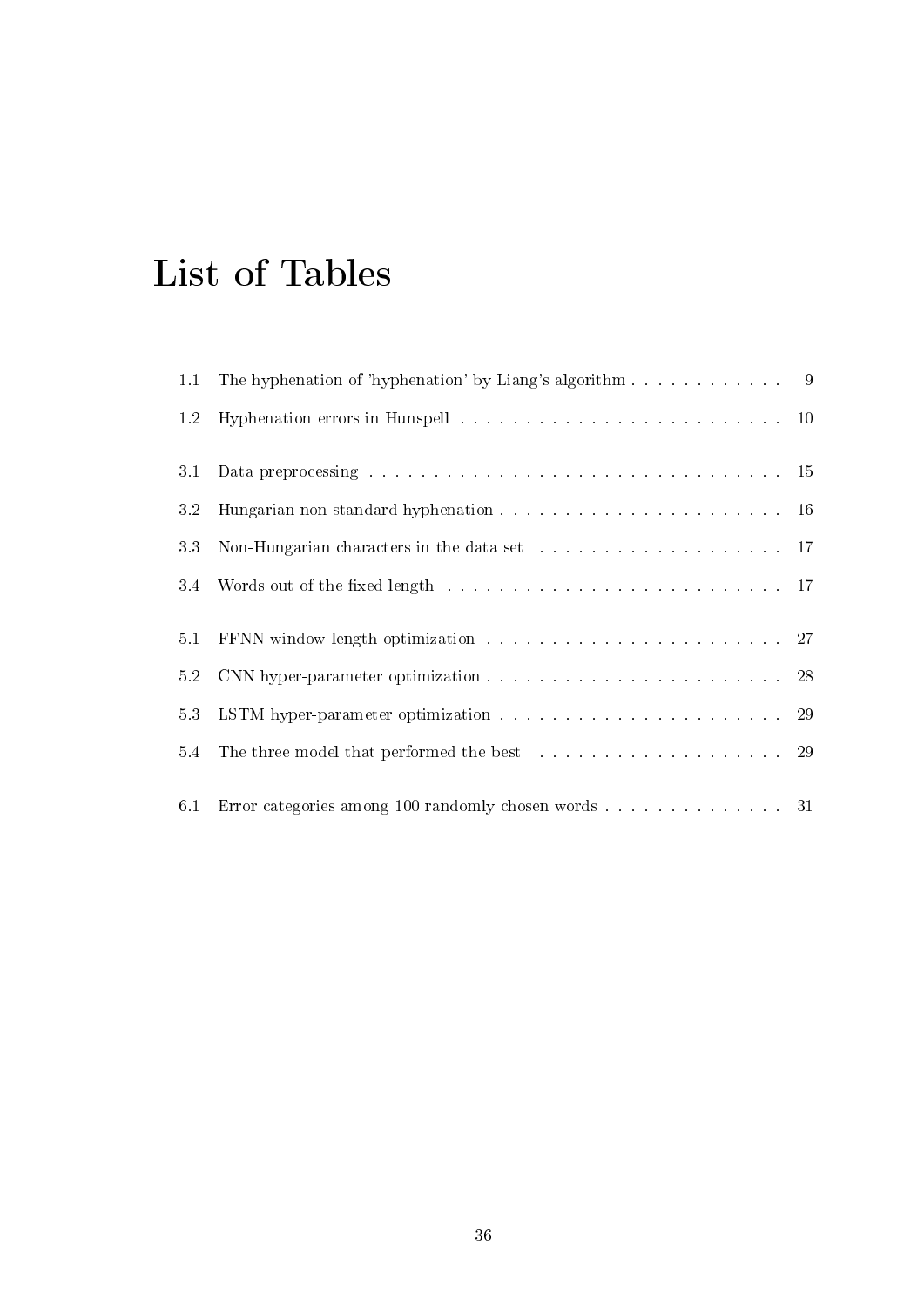## <span id="page-37-0"></span>Bibliography

- <span id="page-37-1"></span>[1] Magyar Tudományos Akadémia and Maďarsko Budapešť'. A magyar helyesírás szabályai. Akadémiai kiadó, 1959.
- <span id="page-37-8"></span>[2] Yoshua Bengio, Patrice Simard, and Paolo Frasconi. Learning long-term dependencies with gradient descent is difficult. IEEE transactions on neural networks,  $5(2)$ :157-166. 1994.
- <span id="page-37-10"></span>[3] François Chollet et al. Keras. [https://github.com/fchollet/keras,](https://github.com/fchollet/keras) 2015.
- <span id="page-37-3"></span>[4] Scott E Fahlman. An empirical study of learning speed in back-propagation networks. 1988.
- [5] Bernd Fritzke and Christof Nasahl. A neural network that learns to do hyphenation. In Neural Networks, 1991., IJCNN-91-Seattle International Joint Conference on, volume 2, pages 960-vol. IEEE, 1991.
- <span id="page-37-6"></span>[6] Kunihiko Fukushima and Sei Miyake. Neocognitron: A self-organizing neural network model for a mechanism of visual pattern recognition. In Competition and cooperation in neural nets, pages 267-285. Springer, 1982.
- <span id="page-37-4"></span>[7] Jacques Hadamard. Mémoire sur le problème d'analyse relatif à l'équilibre des plaques élastiques encastrées, volume 33. Imprimerie nationale, 1908.
- <span id="page-37-5"></span>[8] Robert Hecht-Nielsen et al. Theory of the backpropagation neural network. Neural  $Networks, 1(Supplement-1): 445-448, 1988$
- <span id="page-37-9"></span>[9] Sepp Hochreiter and Jürgen Schmidhuber. Long short-term memory. Neural compu $tation, 9(8)$ :1735-1780, 1997.
- <span id="page-37-7"></span>[10] Yoon Kim, Yacine Jernite, David Sontag, and Alexander M Rush. Character-aware neural language models. In  $A A A I$ , pages  $2741-2749$ ,  $2016$ .
- <span id="page-37-11"></span>[11] Diederik Kingma and Jimmy Ba. Adam: A method for stochastic optimization.  $arXiv$ preprint arXiv:1412.6980, 2014.
- <span id="page-37-2"></span>[12] Donald Ervin Knuth. TEX and METAFONT: New directions in typesetting. American Mathematical Society, 1979.